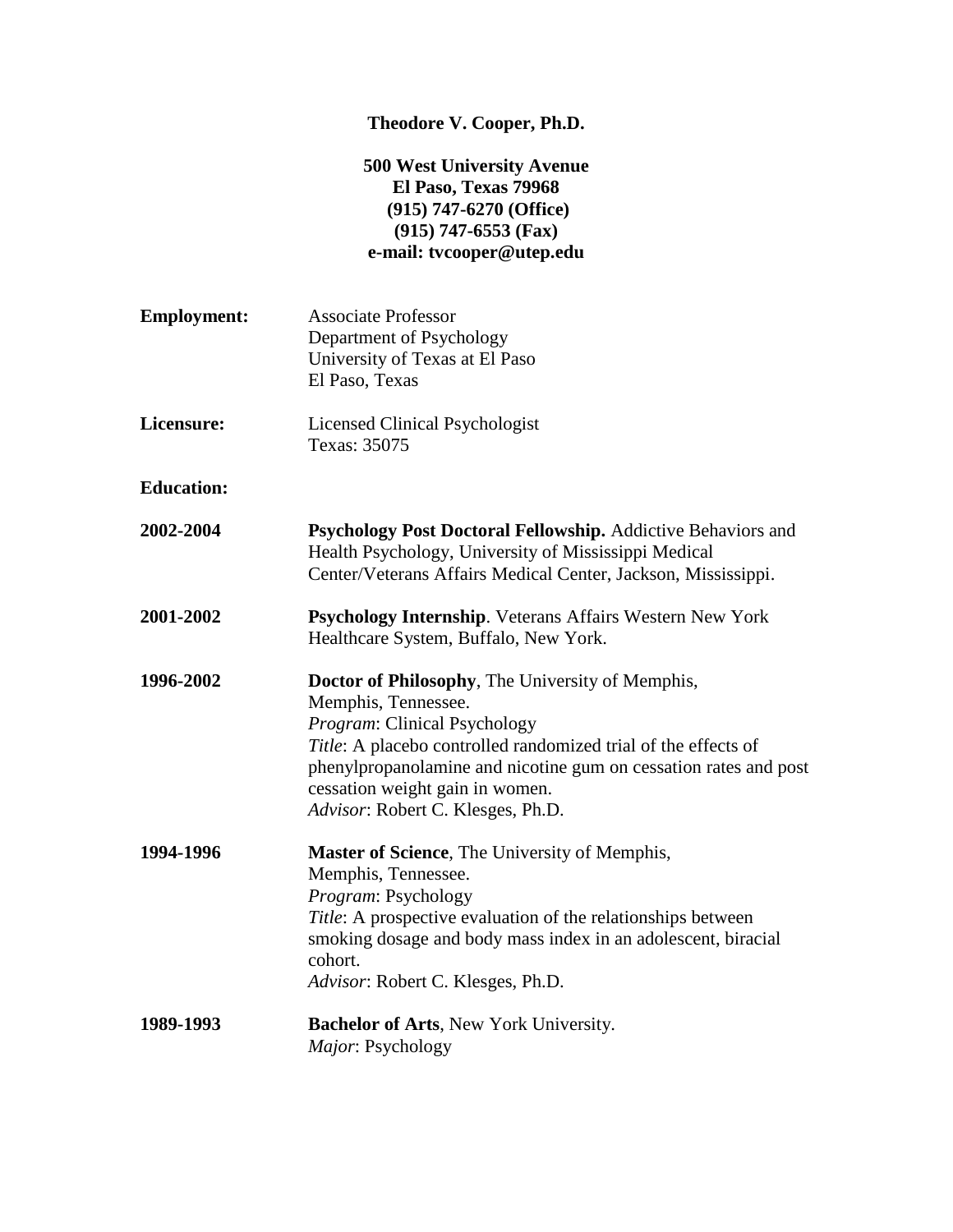### **Grant Related Activities:**

### **Funded Proposals:**

Paso del Norte Health Foundation (PI: Wiebe) 09/17-08/19 \$1,131,311 *Promoting Mental and Emotional Well-Being in the Paso del Norte Region*

Major Goals: To work within the regional communities to promote population based mental and behavioral health, as well as emotional well being. Specific priority goals include: organization integration and cohesion, building regional workforce capacity, promotion of integrated care, and stigma reduction.

Paso del Norte Health Foundation (PI: Cooper) 05/15-12/17 \$2,728,234 *The Collective Impact of Tobacco Control*

- Major Goals: To work within the regional communities in population based tobacco control to include leadership of the initiative, leadership of the Paso del Norte Tobacco Control Network, providing grantee technical assistance, advocating for policy change, and regional youth tobacco prevention, young adult tobacco prevention and cessation, adult tobacco cessation, and tobacco control policy media development and implementation.
- *Note: This grant was transitioned to another College and Department by the administration at UTEP during my medical leave from the University in Fall, 2015.*

Paso del Norte Health Foundation (PI: Cooper) 09/14-08/15 \$160,014 *StopLite and Regional Cessation Triage.* 

Major goals: To offer light and intermittent smokers options in treatment seeking to include group or individual treatment, as well as preferred treatment setting. All smokers (not limited to light and intermittent smokers) also have the option of being referred to multiple cessation services within the region and/or the QuitLine or online QuitCoach.

Paso del Norte Health Foundation (PI: Cooper) 09/13-08/14 \$148,534 *StopLite: Assessing Multiple Modalities Emphasizing Support for Tobacco Free Campus Policies.* 

Major goals: To assess the efficacy of the StopLite light smoking cessation one on one brief intervention relative to a group modality StopLite program, with a central focus on recruiting highly motivated to quit light and intermittent smokers and preparing the intervention to support the new tobacco free campus policy.

Paso del Norte Health Foundation (PI: Cooper) 09/12-08/13 \$149,906 *StopLite: Assessing Multiple Modalities and Broadening Reach.* 

Major goals: To assess the efficacy of the StopLite light smoking cessation one on one brief intervention relative to a group modality StopLite program, with a central focus on recruiting highly motivated to quit light and intermittent smokers.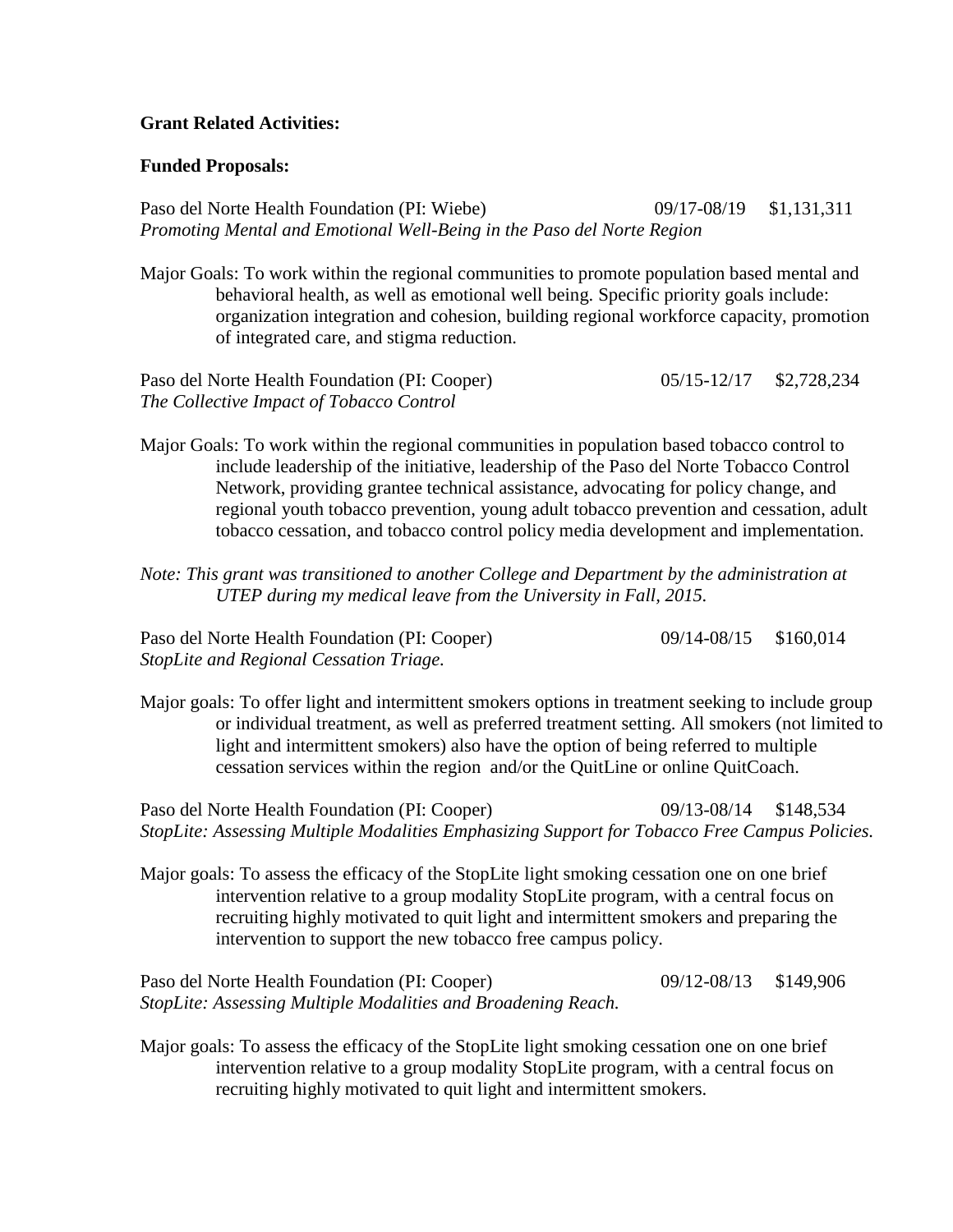Paso del Norte Health Foundation (PI: Cooper) 01/12-12/14 \$2,341,319 *Systematic Regional Tobacco Control.*

> Major goals: To continue to develop and assess media messaging for adult tobacco cessation, youth tobacco prevention, and regional and campus smoke free campaigns. To provide strong leadership to and assessment of the El Paso / Cd. Juarez Tobacco Control Network. To provide technical assistance to Smoke Free Paso del Norte grantees. To educate and promote regional Clean Indoor Air Ordinances and campus smoke free policies.

Paso del Norte Health Foundation (PI: Cooper) 09/11-08/12 \$107,230 *StopLite 2011: Reducing Smoking Prevalence and Supporting Smoke Free Policy.* 

Major goals: To assess the efficacy of the StopLite light smoking cessation intervention in multiple groups of light and intermittent smokers including medical center patients, military smokers, Hispanic community smokers, and students. To refine the intervention to increase efficacy in light and intermittent smokers within these populations.

Paso del Norte Health Foundation (PI: Cooper) 09/10-08/11 \$100,286 *StopLite 2010: Continued Expansion of a Light Smoking Cessation Intervention.* 

> Major goals: To assess the efficacy of the StopLite light smoking cessation intervention in primarily active duty military smokers using a delayed intervention comparison condition. To refine the intervention to increase efficacy in light and intermittent smokers within this population.

Paso del Norte Health Foundation (PI: Cooper) 01/09-12/11 \$1,916,447 *A Comprehensive and Collaborative Approach to Tobacco Control in the Border Region.*

> Major goals: To continue to develop and assess media messaging for adult tobacco cessation via the "Set Your Date" and the youth tobacco prevention "My rule: Live outside the pack" campaigns. To provide strong leadership to and assessment of the El Paso / Cd. Juarez Tobacco Network. To provide technical assistance to Smoke Free Paso del Norte grantees. To educate and promote regional Clean Indoor Air Ordinances.

Paso del Norte Health Foundation (PI: Cooper) 09/09-08/10 \$97,187 *StopLite IV: A Light Smoking Intervention for Young Adults and Adults.* 

> Major goals: To assess the efficacy of the StopLite light smoking cessation intervention in community smokers using a delayed intervention comparison condition. To refine the intervention to increase efficacy in community smokers and Spanish speaking participants. To enhance readability of the assessment and intervention tools.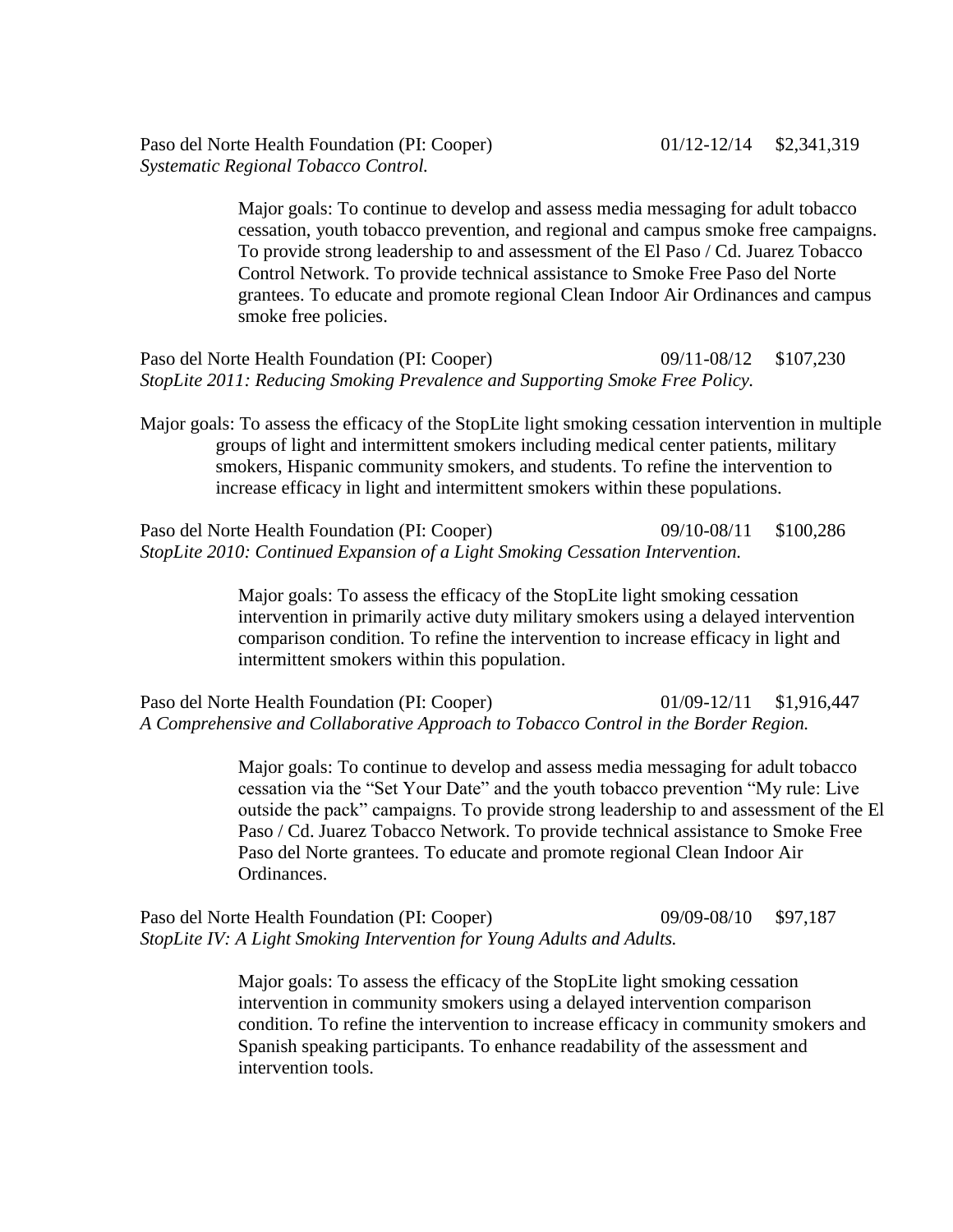Paso del Norte Health Foundation (PI: Cooper) 09/08-08/09 \$106,357 *StopLite III: A Community Light Smoking Cessation Intervention.* 

> Major goals: To assess the efficacy of the StopLite light smoking cessation intervention in community smokers using a delayed intervention comparison condition. To translate assessment and intervention materials into Spanish.

Paso del Norte Health Foundation (PI: Cooper) 01/08-12/08 \$635,008 *Promoting Tobacco Control in the Paso del Norte Region.*

> Major goals: To continue to develop and assess media messaging for adult tobacco cessation via the "Set Your Date" and the youth tobacco prevention "My rule: Live outside the pack" campaigns. To integrate El Paso and Cd. Juarez Tobacco Networks, and promote and assess Network tobacco knowledge and satisfaction with activities. To provide technical assistance to Smoke Free Paso del Norte grantees.

National Heart, Lung, & Blood Institute (PI: Lawrence An) 10/07-09/11 \$2,988,522 *Tailored-Web and Peer Email Cessation Counseling for College Smokers.* (R01 HL089491) Role: Site PI / Co Investigator

> Major goals: To develop and assess a web based smoking intervention for young adults and assess the relative effect of the website alone, the website with tailored content, and the tailored content website with peer counseling support.

Paso del Norte Health Foundation (PI: Cooper) 06/07-08/08 \$88,581 *StopLite II: A Smoking Cessation Intervention for Light Smokers.* 

> Major goals: To further refine and assess a brief motivationally based intervention for college students in the Student Health Center, focusing on light and intermittent smokers. Component changes included removing social support in favor of a trigger management component.

Paso del Norte Health Foundation (PI: Cooper) 11/06-12/07 \$650,356 *A Smoke Free Paso del Norte Health Foundation Organizing Agency.*

> Major goals: To lead the El Paso Tobacco Network, form the Cd. Juarez Tobacco Network, and theoretically develop regional adult tobacco cessation and youth tobacco prevention media.

Paso del Norte Health Foundation (PI: Cooper) 06/06-08/07 \$81,333 *StopLite: A Smoking Cessation Intervention for Light Smokers.* 

> Major goals: To refine and assess a brief motivationally based intervention for college student smokers in the Student Health Center, focusing on light and intermittent smokers.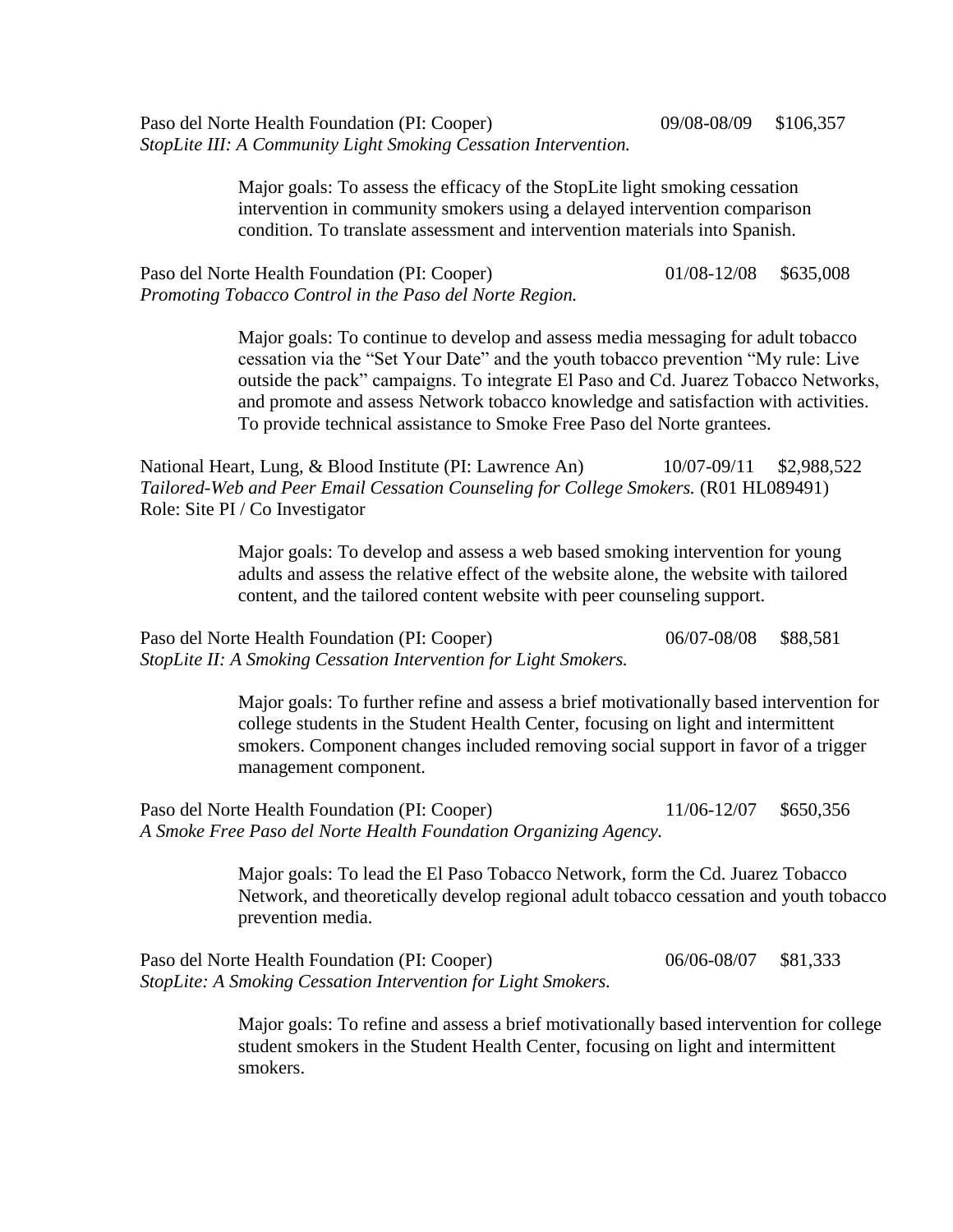Paso del Norte Health Foundation (PI: Johnson) 08/05-08/06 \$4,685 *Sexual Risk, Attitudes, Communication and Behaviors among UTEP Students.*  Role: Co Investigator

> Major goals: To assess condom use, partner communication, and relevant health behaviors in a predominantly Hispanic college student sample.

National Institute of Mental Health (PI: Michael Zárate) 08/05-08/06 \$118,283 *Alcohol Abuse and Trauma in Colonias.* (R24 MH047167-13) Role: Subproject PI year 3 (Original Subproject PI: Blume)

> Major goals: To continue an ongoing project and focus primarily on student mentorship, grant writing, and manuscript writing.

Paso del Norte Health Foundation (PI: Cooper) 01/05-01/06 \$71,563 *Toward a Smoke-Free UTEP: The First Step in a Collaborative Tobacco Cessation Effort.*

> Major goals: To pilot the feasibility and efficacy of a brief intervention for college student smokers in the Student Health Center.

UTEP University Research Institute (PI: Cooper) 12/04-08/05 \$3,950 *Building Effective Tobacco Cessation for Underserved Populations.* 

> Major goals: To assess potential differences between Hispanic community and college student smokers and nonsmokers.

NIMH M-RISP Faculty Development (PI: Michael Zárate) 09/04-06/05 \$16,082 *Building Effective Tobacco Cessation for Underserved Populations.* (R24 MH047167-13) Role: Subproject PI

> Major goals: To assess potential differences between Hispanic community and college student smokers and nonsmokers.

Mental Illness Research Education and Clinical Center (PI: Cooper) 07/03-03/05 \$15,000 *A Delayed Behavioral Intervention for Weight Gain Following Tobacco Cessation.* 

> Major goals: To pilot an intervention to reduce postcessation weight gain using goal setting and multiple bouts of physical activity.

Mental Illness Research Education and Clinical Center (PI: Cooper) 01/03-03/04 \$4,900 *Quitting It All: A Tobacco Cessation Program for Veterans Participating in Chemical Dependence and Dual Diagnosis Treatment.*

> Major goals: To develop and assess a one time, brief group intervention to promote smoking cessation in Veterans receiving substance use disorder treatment.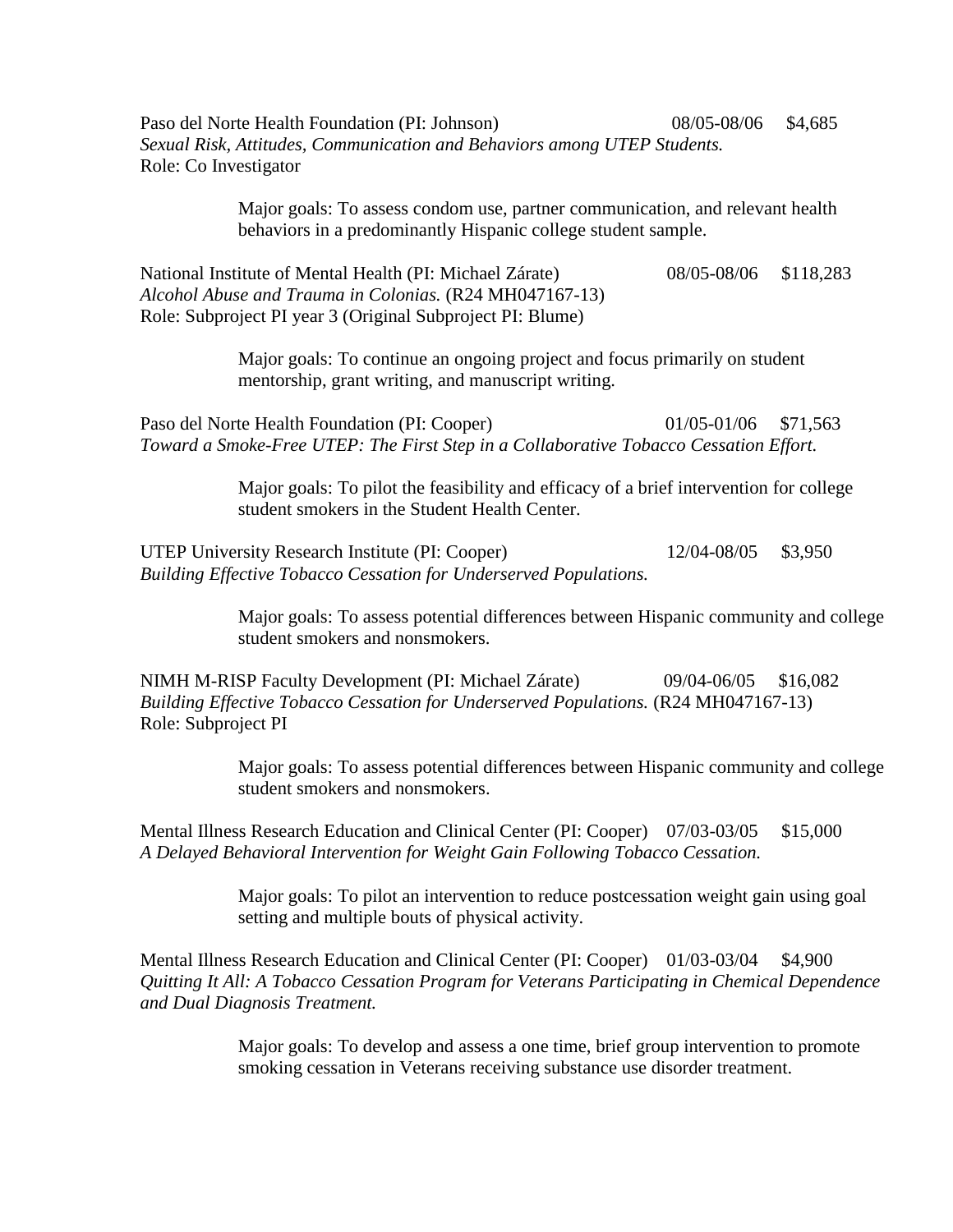#### **Publications:**

\*Denotes a past or present graduate student from my Prevention And Treatment in Clinical Health Research Laboratory in the Psychology Department of the University of Texas at El Paso.

†Denotes a past or present undergraduate student from my PATCH research laboratory in the Psychology Department of the University of Texas at El Paso.

- Cabriales, J. A.<sup>\*</sup>, Cooper, T. V., Hernandez, N., & Law, J. (2016). Psychographic characteristics, tobacco, and alcohol use in a sample of young adults on the U.S. / México border. *Addictive Behaviors, 63,* 12-18. doi: 10.1016/j.addbeh.2016.06.028
- Gutierrez, K. M.<sup>\*</sup> & Cooper, T. V. (2016). The use of social networking sites: A risk factor for using alcohol, marijuana, and synthetic cannabinoids? *Drug and Alcohol Dependence, 163,* 247-250. doi: dx.doi.org/10.1016/j.drugalcdep.2016.03.021
- Cabriales, J.A.\*, Suro Maldonado, B.\*, & Cooper, T.V. (2016). Smoking transitions in a sample of Hispanic daily light and intermittent smokers. *Addictive Behaviors, 62,* 42-26. doi: 10.1016/j.addbeh.2016.06.009
- Cooper, T. V., Cabriales, J. A.\* , Hernandez, N., & Law, J. (2016). A baseline assessment of attitudes toward tobacco free campus policies in a U.S. / México border university. *Addictive Behaviors, 60*, 223-227. doi:10.1016/j.addbeh.2016.04.023
- Landrau-Cribbs, E.\*, Cabriales, J. A.\*, & Cooper, T. V. (2015). General and smoking cessation weight concern in a predominantly Hispanic sample of light and intermittent smokers. *Addictive Behaviors, 41,* 29-33.
- Cooper, T. V., Cabriales, J. A.<sup>\*</sup>, Taylor, T.<sup>\*</sup>, Hernandez, N., Law, J., Kelly, M. (2015). Internal structure analysis of a tobacco control network on the U.S./México border. *Health Promotion Practice, 16,* 707-714*.*
- Andrews, A. R., Crone, T., Cholka, C. B.<sup>\*</sup>, Cooper, T. V., & Bridges, A. J. (2015). Correlational and experimental analyses of the relation between disgust and sexual arousal. *Motivation and Emotion, 39,* 766-779*.*
- Gutierrez, K. M.\*, & Cooper, T. V. (2014). Investigating correlates of synthetic marijuana and salvia use in light and intermittent smokers and college students in a predominantly Hispanic sample. *Experimental and Clinical Psychopharmacology, 22,* 524-529
- Blow, J.\* , & Cooper, T. V. (2014). Predictors of body dissatisfaction in a Hispanic college student sample. *Eating Behaviors, 15,* 1-4.
- Salgado-Garcia, F. I.\*, Cooper, T. V., & Taylor, T.\* (2013). Craving effect of smoking cues in smoking and antismoking stimuli in light and intermittent smokers. *Addictive Behaviors, 38,* 2492-2499*.*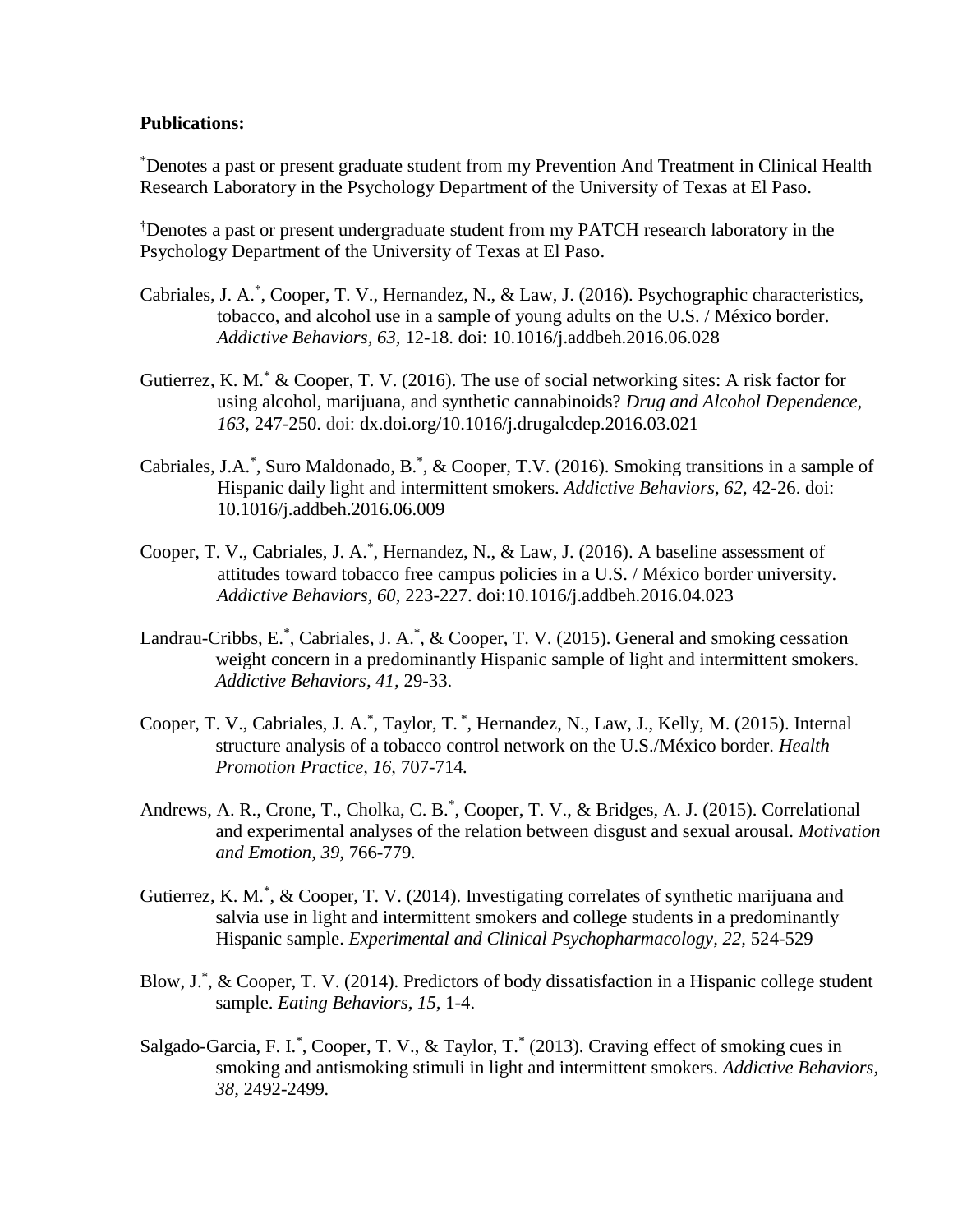- Cabriales, J. A.\*, Cooper, T. V., & Taylor, T.\* (2013). Prescription drug misuse, illicit drug use, and their potential risk and protective correlates in a Hispanic college student sample. *Experimental and Clinical Psychopharmacology, 21,* 235-244.
- Cooper, T. V., Blow, J.<sup>\*</sup>, & Hu, D.<sup>†</sup> (2014). Pilot study evaluating testicular self-examination performance and its correlates in Hispanic college men. *Psychology of Men and Masculinity, 15,* 105-109*.* doi: [10.1037/a0032211](http://psycnet.apa.org/doi/10.1037/a0032211)
- Cabriales, J. A.<sup>\*</sup>, Cooper, T. V., Salgado-Garcia, F.<sup>\*</sup>, Naylor, N.<sup>\*</sup>, & Gonzalez, E.<sup>†</sup> (2012). A randomized trial of a brief smoking cessation intervention in a light and intermittent Hispanic sample. *Experimental and Clinical Psychopharmacology, 20,* 410-419*.* doi:10.1037/a0029039
- Taylor, T.\* , Cooper, T. V., Hernandez, N. Y., Kelly, M., Law, J., & Colwell, B. (2012). A Smoke Free Paso del Norte: Impact over 10 years on smoking prevalence using the Behavioral Risk Factor Surveillance System. *American Journal of Public Health, 102,* 899-908*.* doi:10.2105/AJPH.2011.300346
- Cooper, T. V., Rodríguez de Ybarra, D.<sup>\*</sup>, Charter, J. E.<sup>\*</sup>, & Blow, J.<sup>\*</sup> (2011). Characteristics associated with smoking in a Hispanic college sample. *Addictive Behaviors, 36,* 1329 doi:10.1016/j.addbeh.2011.07.021
- Hu, D.<sup>†</sup>, Taylor, T.<sup>\*</sup>, Blow, J.<sup>\*</sup>, & Cooper, T. V. (2011). Multiple health behaviors: Patterns and correlates of diet and exercise in a Hispanic college sample. *Eating Behaviors, 12,* 296 doi:10.1016/j.eatbeh.2011.07.009
- Venegas, J.\*, Cooper, T. V., Naylor, N.\*, Hanson, B. S.\*, & Blow, J.\* (2012). Potential cultural predictors of heavy episodic drinking in Hispanic college students. *The American Journal on Addictions, 21,* 145-149*.* doi:10.1111/j.1521-0391.2011.00206.x
- Taylor, T.\* & Cooper, T. V. (2010). Light smoking in a predominantly Hispanic college student sample: A 7 day diary assessment*. Addictive Behaviors, 35,* 1131-1137. doi:10.1016/j.addbeh.2010.08.011
- Cooper, T. V., Taylor, T.\*, Murray, A. A.\*, DeBon, M. W., Vander Weg, M. W., Klesges, R. C., & Talcott, G. W. (2010). Differences between intermittent and light daily smokers in a population of U.S Military recruits. *Nicotine & Tobacco Research, 12,* 465-473*.* doi:10.1093/ntr/ntq025
- Resor, M. R.\* & Cooper, T. V. (2010). Club drug use in Hispanic college students. *The American Journal on Addictions, 19,* 319-324. doi:10.1111/j.1521-0391.2010.00054.x
- Blow, J.\*, Taylor, T.\*, & Cooper, T. V., & Redfearn, C. K.<sup>†</sup> (2010). Correlates of weight concern and control in a Hispanic college student sample. *Eating Behaviors, 11,* 6-10. doi:10.1016/j.eatbeh.2009.08.001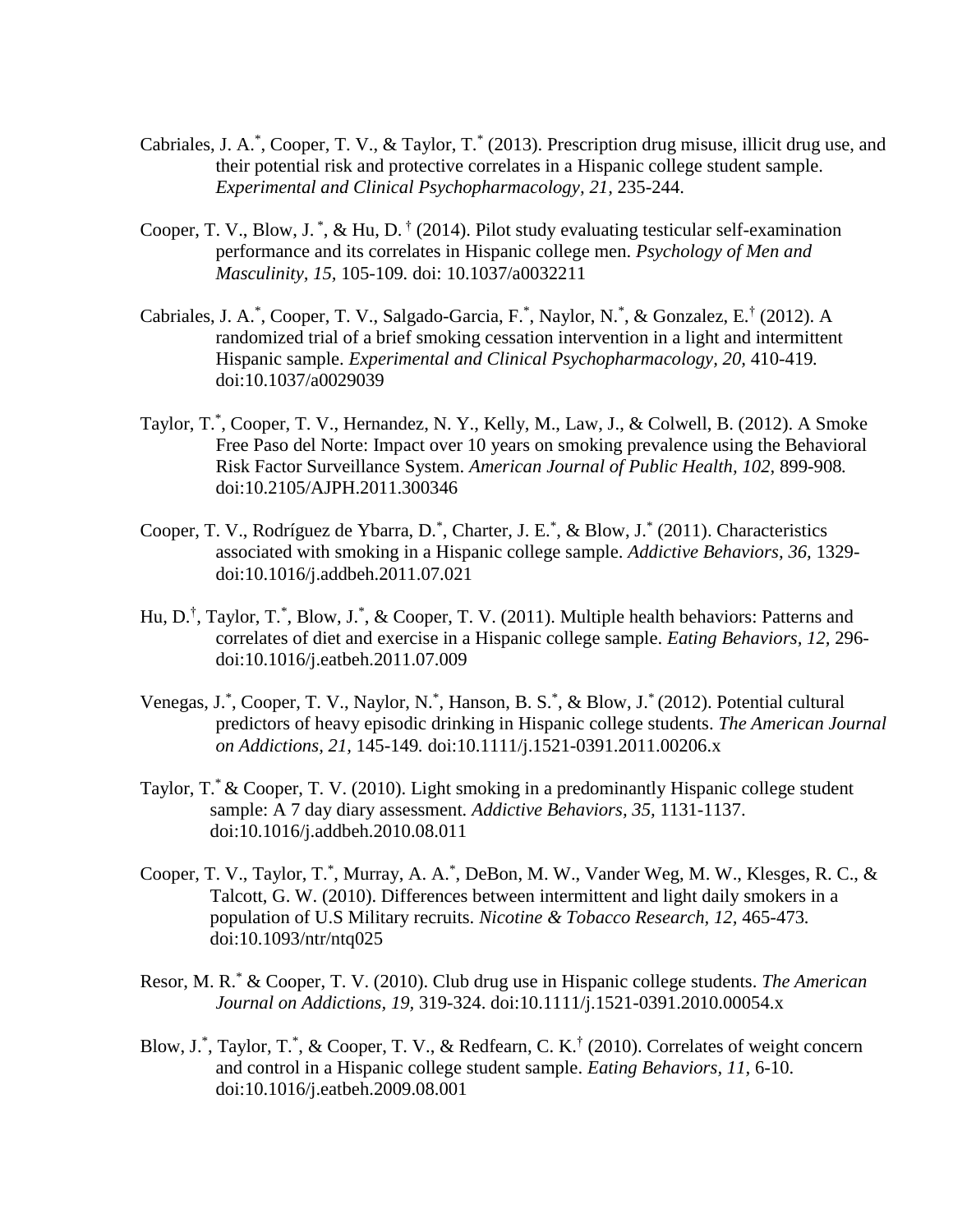- Rodríguez-Esquivel, D.<sup>\*</sup>, Cooper, T. V., Blow, J. A.<sup>\*</sup>, & Resor, M. R.<sup>\*</sup> (2009). Characteristics associated with smoking in a Hispanic sample. *Addictive Behaviors, 34,* 593-598. doi:10.1016/j.addbeh.2009.03.030
- Cooper, T. V., Hunt, Y. M., Burke, R. S., & Stoever, C. J.\* (2009). Assessing a smoking cessation program for veterans in substance use disorder treatment. *Addictive Disorders and Their Treatment, 8,* 167-174. doi: 10.1097/ADT.0b013e31818c57f5
- Cooper, T. V., Hanson, B. S.<sup>\*</sup>, Burke, R. S., & Hunt, Y. M. (2008). Sequential treatment for nicotine dependence and postcessation weight concern in a female diagnosed with paranoid schizophrenia. *Clinical Case Studies, 7,* 340-355*.* doi:10.1177/1534650107312935
- Taylor, T. J.\* & Cooper, T. V. (2008). A primer on the implementation of group cognitivebehavioral therapy. [Review of the book *Cognitive Behavioral Therapy in Groups*]. *Applied Cognitive Psychology, 22,* 143-145. doi: 10.1002/acp.1384
- Cooper, T. V., DeBon, M. W., Haddock, K., Rodriguez Esquivel, D.\* , Klesges, R. C., Lando, H., & Talcott, G. W. (2008). Demographics and risky lifestyle behaviors associated with willingness to risk sexually transmitted infection in Air Force Recruits. *American Journal of Health Promotion, 22,* 164-167. doi:10.4278/ajhp.22.3.164
- Cooper, T. V., Resor, M. R.<sup>\*</sup>, Stoever, C. J.<sup>\*</sup>, & Dubbert, P. M. (2007). Physical activity and physical activity adherence in the elderly based on smoking status. *Addictive Behaviors, 32,* 2268-2273. doi:10.1016/j.addbeh.2007.01.007
- Cooper, T. V., Klesges, L. M., DeBon, M. W., Klesges, R. C., & Shelton, M. L. (2006). An assessment of obese and non obese girls' metabolic rate during television viewing, reading, and resting. *Eating Behaviors, 7,* 105-114*.* doi:10.1016/j.eatbeh.2005.08.007
- Cooper, T. V., Dundon, M., Hoffman, B. M., & Stoever, C. J.\* (2006). General and smoking cessation related weight concerns in veterans. *Addictive Behaviors, 31,* 722-725. doi:10.1016/j.addbeh.2005.05.045
- Cooper, T. V., Klesges, R. C., DeBon, M. W., Zbikowski, S. M., Johnson, K. C., & Clemens, L. (2005). The effects of PPA and nicotine gum on cessation rates and post cessation weight gain in women. *Addictive Behaviors, 30,* 61-75. doi:10.1016/j.addbeh.2004.04.013
- Cooper, T. V., DeBon, M. W., Stockton, M., Steenbergh, T. A., Sherrill-Mittleman, D., Jennings, L. C., Klesges, R. C., & Johnson, K. C. (2004). Correlates of adherence with transdermal nicotine. *Addictive Behaviors, 29,* 1565-1578. doi:10.1016/j.addbeh.2004.02.033
- Cooper, T. V, Klesges, R. C., Robinson, L., & Zbikowski, S. (2003). A prospective evaluation of the relationships between smoking dosage and body mass index in an adolescent, biracial cohort. *Addictive Behaviors, 28,* 501-512. doi:10.1016/S0306-4603(01)00258-1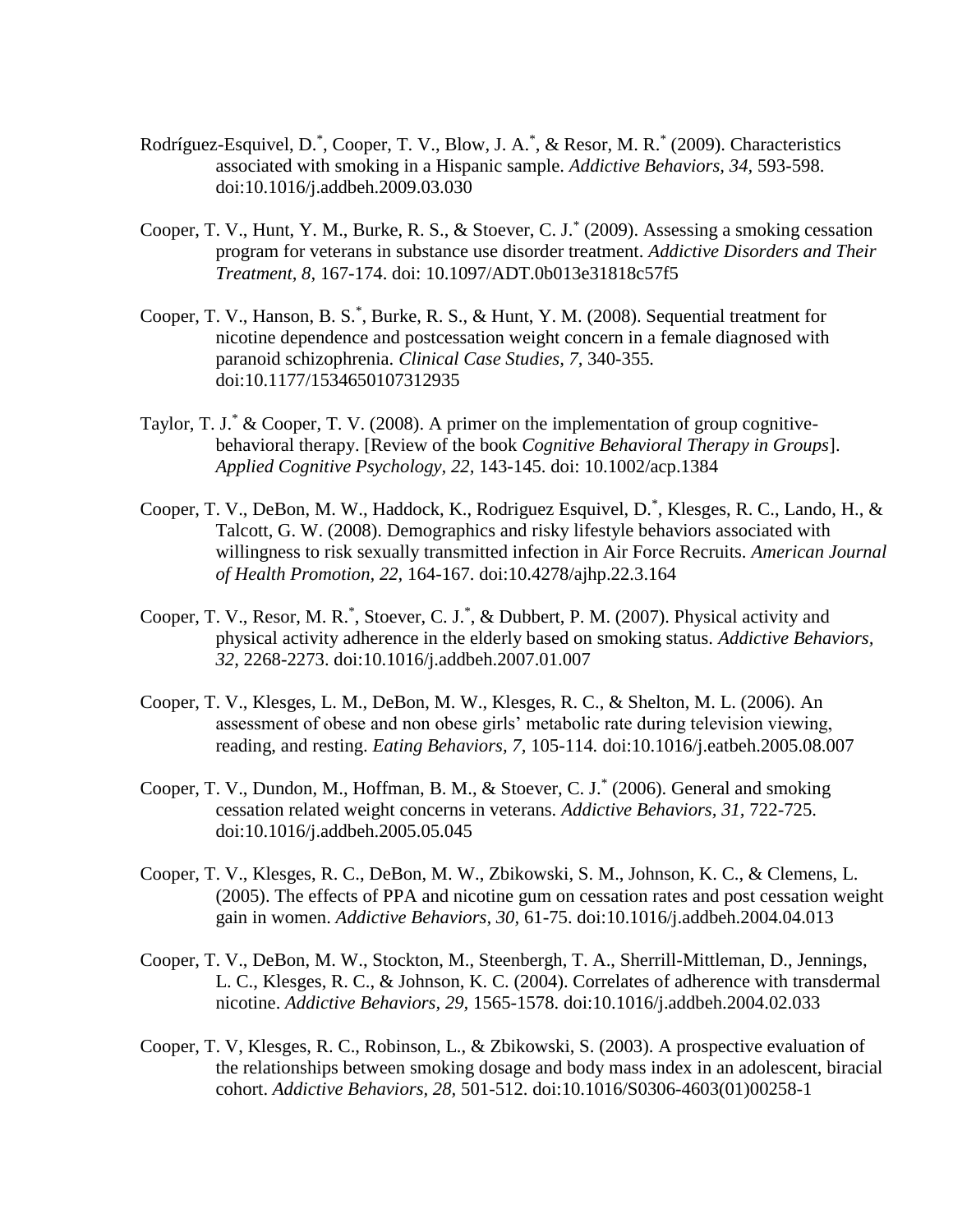- Cooper, T. V., Lichstein, K. L., & Aguillard, N. (2003). The treatment of hypnotic dependent sleep disorder: A case study. *Clinical Case Studies, 2,* 247-258. doi:10.1177/1534650103256300
- Peterson, B. A., Klesges, R. C., Kaufman, E. M., Cooper, T. V., & Vukadinovich, C. M. (2000). The effects of an educational intervention on calcium intake and bone mineral content in young women with low calcium intake. *American Journal of Health Promotion, 14,* 149- 156. doi:10.4278/0890-1171-14.3.149

#### **Manuscripts Submitted for Publication**:

- Blow, J.<sup>\*</sup>, Torres, I. N.<sup>†</sup>, & Cooper, T. V. (2014). *Correlates of overweight and obesity in a Hispanic community sample.* Manuscript submitted for publication.
- Taylor, T.\* , Cooper, T. V., Guajardo, A.† , & Torres, I† . (2013). *Ongoing Traumatic Stress Response: Impact of cartel violence and insecurity along the U.S./México border.* Manuscript submitted for publication.

#### **Posters and Presentations:**

- Acosta, I. S., Kim, J. L., Medina, I. C., Gallardo, M. I., Cabriales, J. A., & Cooper, T. V. (2017, November). Correlates associated with past 30 day binge drinking in a predominantly Mexican American young adult sample. Poster to be presented at the annual meeting of the Association for Behavioral and Cognitive Therapies, San Diego, CA.
- Hernandez, N., Torres, A., Cabriales, J. A.\* , Cooper, T. V., Rivera, J. O., & Nuñez, S. (2017, March). *Establishing a tobacco free campus policy in a predominantly Hispanic University*. Panel presentation at the 2017 National Conference on Tobacco or Health, Austin, Texas.
- Llanes, K., Cabriales, J. A.<sup>\*</sup>, Cai, T. X.<sup>†</sup>, Hernandez, N., Sosa, C.<sup>\*</sup>, & Cooper, T. V. (2016, October). *Electronic cigarette use after the adoption of a tobacco-free campus policy.* Poster presented at the annual meeting of the Association for Behavioral and Cognitive Therapies, New York, NY.
- Cai, T. X.<sup>†</sup>, Cabriales, J. A.<sup>\*</sup>, Hernandez, N., Llanes, K., Sosa, C.<sup>\*</sup>, Cooper, T. V. (2016, October). *Psychosocial/psychographic correlates of comorbid smoking and drinking in a young Hispanic sample.* Poster presented at the annual meeting of the Association for Behavioral and Cognitive Therapies, New York, NY.
- Richards, D.<sup>\*</sup>, Cabriales, J. A.<sup>\*</sup>, Hernandez, N., Torres, A., Hernandez, E.<sup>†</sup>, & Cooper, T. V. (2015, November). *Heterogeneity of intermittent smokers in a predominantly Hispanic college student sample.* Poster presented at the annual meeting of the Association for Behavioral and Cognitive Therapies, Chicago, IL.

Kimura, N.<sup>\*</sup>, Blow, J.<sup>\*</sup>, Landrau, E.<sup>\*</sup>, Lopez, S.<sup>†</sup>, Sagredo, F.<sup>†</sup>, & Cooper, T. V. (2015, April).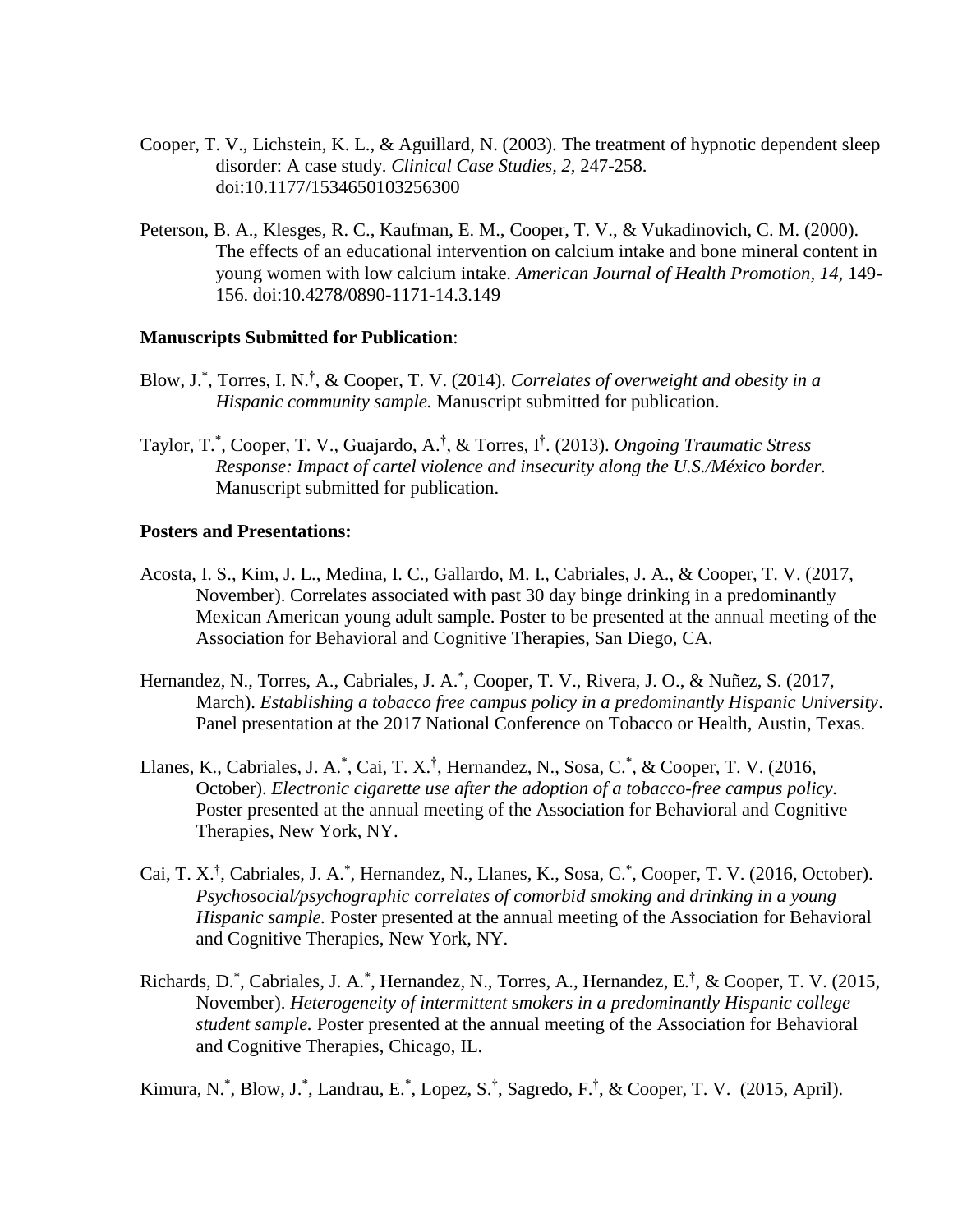*Baseline characteristics of college students participating in a brief health education intervention.* Poster presented at the annual meeting of the Society of Behavioral Medicine. San Antonio, TX.

- Blow, J.\*, Kimura, N.\*, Adams, T.<sup>†</sup>, Gorbett, D.\*, Puentes, R.\*, & Cooper, T. V. (2015, April). *Effects of health education intervention on diet and exercise in a Hispanic college student sample.* Poster presented at the annual meeting of the Society of Behavioral Medicine. San Antonio, TX.
- Cabriales, J. A.<sup>\*</sup>, Hernandez, N., Torres, A., Puentes, R.<sup>\*</sup>, Landrau, E.<sup>\*</sup>, & Cooper, T. V. (2015, February). *Psychographic Characteristics and Health Behaviors in Young Adults*. Poster presented at the annual meeting of the Society for Research on Nicotine and Tobacco, Philadelphia, PA.
- Suro, B.<sup>\*</sup>, Pando, M., Lopez, I.<sup>\*</sup>, Puentes, R.<sup>\*</sup>, Aguirre, K., & Cooper, T. V. (2015, February). *Demographic characteristics of daily light and intermittent smokers living along the U.S./Mexico border*. Poster presented at the annual meeting of the Society for Research on Nicotine and Tobacco, Philadelphia, PA.
- Cabriales, J. A.<sup>\*</sup>, Hernandez, N., Torres, A., Puentes, R.<sup>\*</sup>, Landrau, E.<sup>\*</sup>, & Cooper, T. V.. (2015, February). *Changes in attitudes toward tobacco free campus policies after the implementation of a tobacco free campus policy in a U.S./Mexico border university*. Poster presented at the annual meeting of the Society for Research on Nicotine and Tobacco, Philadelphia, PA.
- Gorbett, D.\*, Frietze, G., Landrau, E.\*, Pando, M., Gutierrez, K.\*, & Cooper, T. V. (2014, November). *Assessing the relationship between sensation seeking and pathological gambling in a Hispanic college sample*. Poster presented at the annual meeting of the Association for Behavioral and Cognitive Therapies, Philadelphia, PA.
- Landrau, E<sup>\*</sup>, Puentes, R.<sup>\*</sup>, Hernandez, E.<sup>†</sup>, Lopez, S.<sup>†</sup>, Gorbett, D.<sup>\*</sup>, & Cooper, T. V. Ph.D. (2014, November).*Correlates of Weight Control.* Poster presented at the annual meeting of the Association for Behavioral and Cognitive Therapies, Philedelphia, PA.
- Cabriales, J. A.<sup>\*</sup>, Suro, B.<sup>\*</sup>, Lopez, I.<sup>\*</sup>, Pando, M., Gutierrez, K.<sup>\*</sup>, & Cooper, T. V. (2014, November). *Differences in smoking trajectories between Hispanic non-treated daily light and intermittent smokers*. Poster presented at the annual meeting of the Association for Behavioral and Cognitive Therapies, Philadelphia, PA.
- Dane'El, M., Landrau, E.<sup>\*</sup>, Suro, B.<sup>\*</sup>, Lopez, I.<sup>\*</sup>, Lopez, S.<sup>†</sup>, & Cooper, T.V. (2014, April) *Ethnocultural Differences in Light and Intermittent Smokers*. Poster presented at the annual meeting of the Society of Behavioral Medicine, Philadelphia, PA.
- Landrau, E.\* , Gorbett, D.\* , Blow, J.\* , Adams, T., Dane'El, M.\* , & Cooper, T. V.(2014, April). *The Role of Future Thought in Weight Control*. Poster presented at the annual meeting of the Society of Behavioral Medicine, Philadelphia, PA.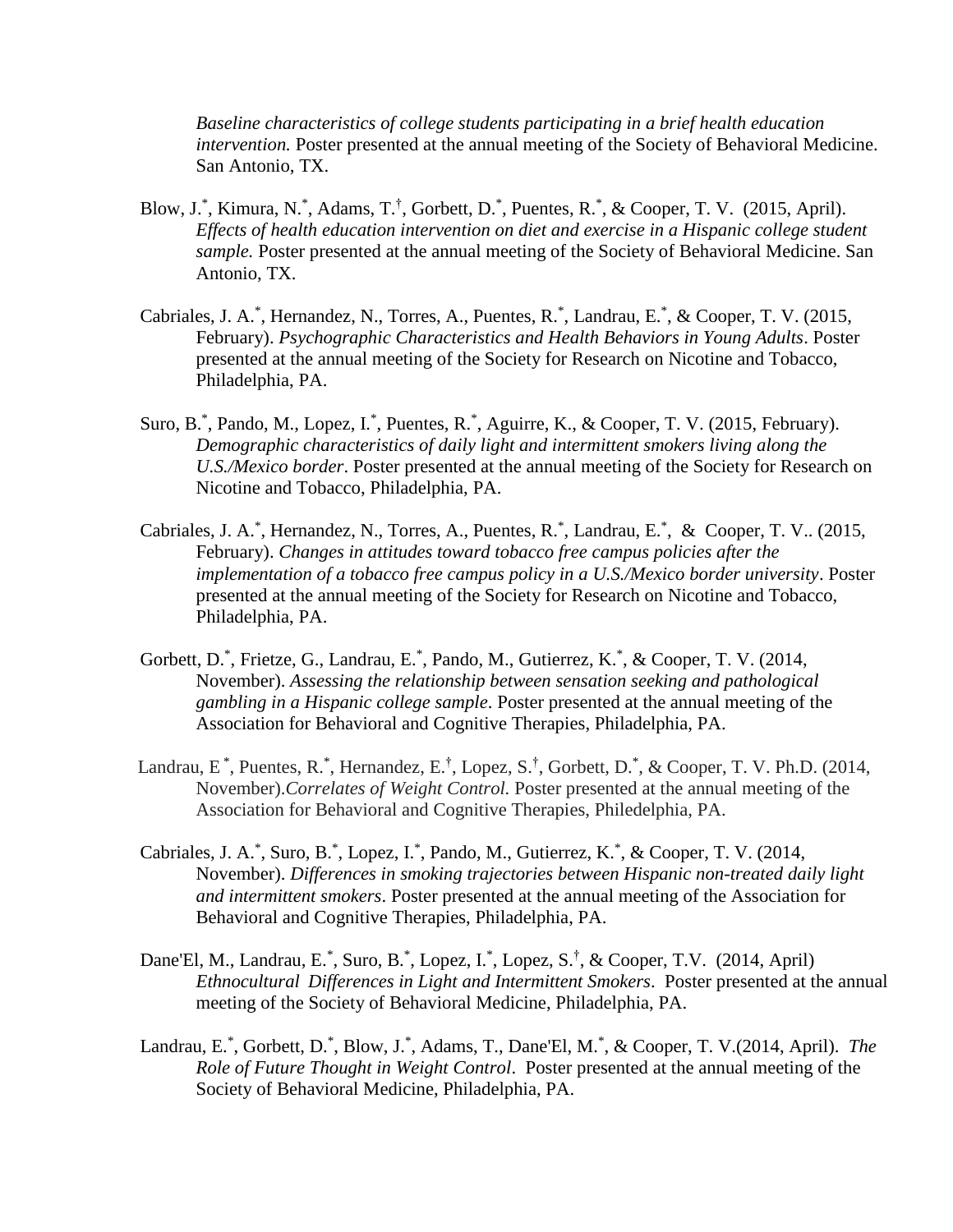- Suro, B.<sup>\*</sup>, Lopez, I.<sup>\*</sup>, Cabriales, J.<sup>\*</sup>, Aguirre, K., Gorbett, D.<sup>\*</sup>, & Cooper, T.V. (February, 2014). *The Efficacy of a Brief Smoking Cessation Intervention in Light & Intermittent Smokers.*  Poster presented at the annual meeting of The Society for Research on Nicotine and Tobacco, Seattle, WA.
- Cabriales, J. A.\*, Pando, M., Gutierrez, K. M.\*, Blow, J.\*, Hernandez, E.<sup>†</sup>, & Cooper, T. V. (2014, February). *Correlates of intention to use an online smoking cessation service among Hispanic daily light and intermittent smokers*. Poster presented at the annual meeting of the Society for Research on Nicotine and Tobacco, Seattle, WA.
- Gutierrez, K. M.<sup>\*</sup>, Blow, J.<sup>\*</sup>, Suro, B.<sup>\*</sup>, Gorbett, D.<sup>\*</sup>, Adams, T.<sup>†</sup>, & Cooper, T. V. (2013, November). *Highs and Lows: Affective and Behavioral Correlates of Alcohol Use, Marijuana Use, and Problematic Gambling in Hispanic College Students Living on the U.S. / México Border.* Poster presented at the annual meeting of the Association of Behavioral and Cognitive Therapies, Nashville, TN.
- Charter, J. E.<sup>\*</sup>, Cabriales, J. A., Torres, I. N.<sup>\*</sup>, Hernandez, E.<sup>†</sup>, Blow, J.<sup>\*</sup>, & Cooper, T. V. (2013, November). *Correlates of marijuana use in a Hispanic college student sample.* Poster presented at the annual meeting of the Association of Behavioral and Cognitive Therapies, Nashville, TN.
- Cabriales, J. A.\*, Charter, J. E.\*, Landrau-Cribbs, E.\*, Lopez, I.\*, Lopez, S.<sup>†</sup>, & Cooper, T. V. (November, 2013). *The Association Between Acculturation, Cultural Pride, and Familismo With Mental Health Symptoms in Hispanic College Students*. Poster presented at the annual meeting of the Association of Behavioral and Cognitive Therapies, Nashville, TN.
- Cabriales, J. A.\* , Hernandez, N., Sanchez, G., Aveytia, M., Law, J., & Cooper, T.V. (2013, March). *Attitudes toward tobacco-free campus policies in a U.S./México border university.* Poster presented at the annual meeting of the Society for Research on Nicotine and Tobacco, Boston, MA.
- Gutierrez, K. M.<sup>\*</sup>, Torres, I., Charter, J. E.<sup>\*</sup>, Suro Maldonado, B.<sup>\*</sup>, Gorbett, D.<sup>†</sup>, & Cooper, T. V. (2013, March) *Investigating Correlates Related to Use 'Legal Highs' and Related Emerging Substances.* Poster presented at the annual meeting of the Society for Research on Nicotine and Tobacco, Boston, MA.
- Torres, I.\*, Blow, J.\*, Gorbett, D.<sup>†</sup>, Suro Maldonado, B.<sup>\*</sup>, Charter, J. E.<sup>\*</sup>, & Cooper, T. V. (2013, March) *Light and Intermittent Smoking Cessation, Motivation Change, and Reduction in a Predominantly Hispanic Sample.* Poster presented at the annual meeting of the Society for Research on Nicotine and Tobacco, Boston, MA.
- Cholka, C. B.<sup>\*</sup>, Lopez, I.<sup>†</sup>, Zambrano, I.<sup>†</sup>, Landrau Cribbs, E.<sup>\*</sup>, Blow, J.<sup>\*</sup>, & Cooper, T. V. (2013, March). *Cultural correlates of condom use*. Poster presented at the annual meeting of the Society of Behavioral Medicine, San Francisco, CA.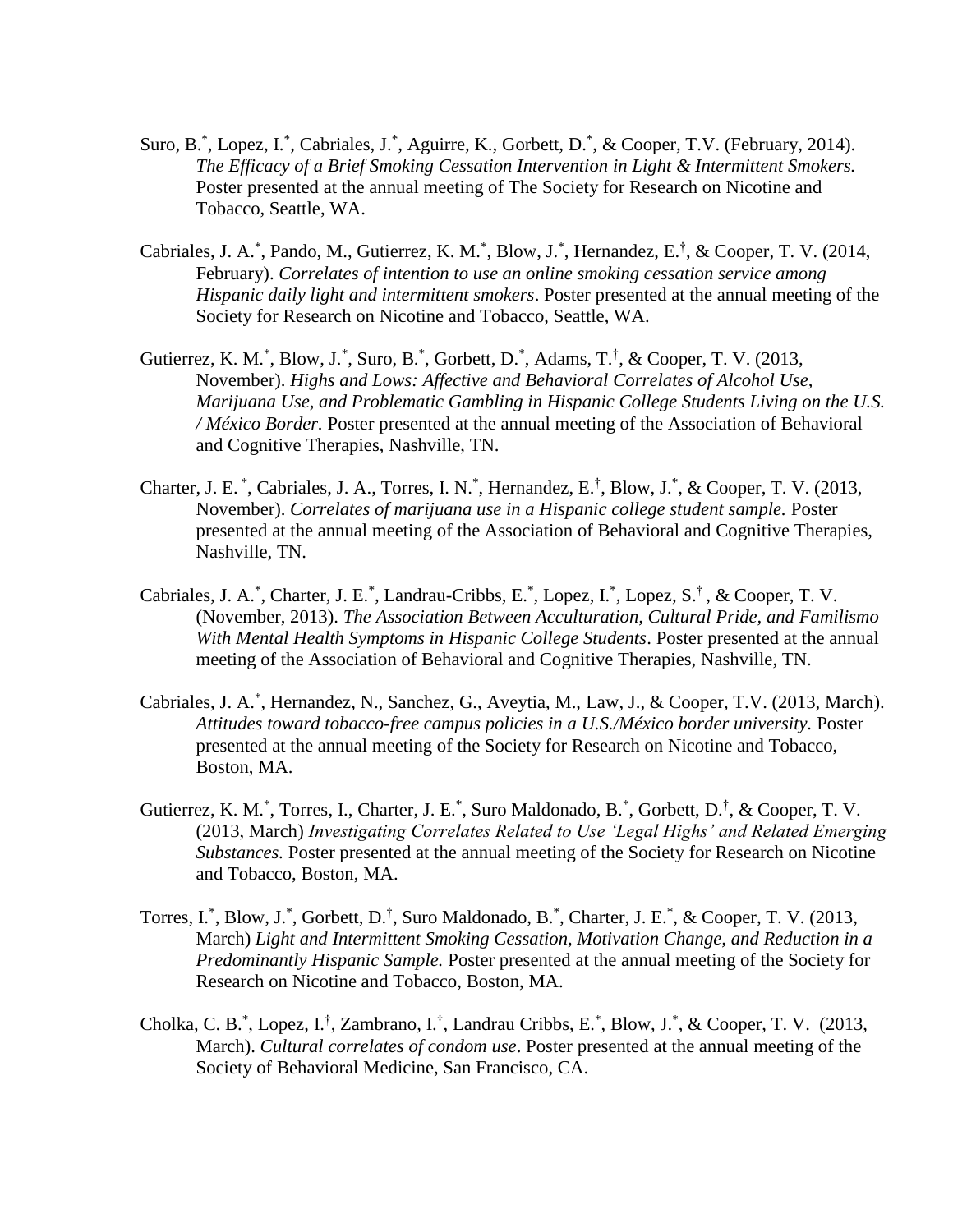- Farrell, A. S.<sup>\*</sup>, Dane'el, M.<sup>\*</sup>, Lopez, I.<sup>†</sup>, Gorbett, D.<sup>†</sup>, Cabriales, J. A.<sup>\*</sup>, & Cooper, T. V. (2013, March). *Differences between intermittent and daily light smoking in a predominantly Hispanic sample*. Paper presented at the annual meeting of the Society of Behavioral Medicine, San Francisco, CA.
- Charter, J. E.<sup>\*</sup>, Cabriales, J. A.<sup>\*</sup>, Gutierrez, K. M.<sup>\*</sup>, Landrau-Cribbs, E.<sup>\*</sup>, Blow, J.<sup>\*</sup>, & Cooper, T. V. (2013, March). *Assessing cultural constructs and substance use in Hispanic college students.* Poster presented at the annual meeting of the Society of Behavioral Medicine, San Francisco, CA.
- Charter, J. E.<sup>\*</sup>, Gutiérrez, K. M.<sup>\*</sup>, Cabriales, J. A.<sup>\*</sup>, Lopez, I. I.<sup>†</sup>, Torres, I.<sup>†</sup>, Cooper, T. V. (2012, November) *The relationship between changes in drinking over time and smoking status among light and intermittent smokers.* Poster presented at the annual meeting of the Association of Behavioral and Cognitive Therapies, National Harbor, MD.
- Cabriales, J. A.<sup>\*</sup>, Gorbett, D.<sup>†</sup>, Torres, I.<sup>\*</sup>, Charter, J. E.<sup>\*</sup>, López, I.<sup>†</sup>, & Cooper, T. V. (2012, November). *Smoking Cessation predictors in a predominantly Hispanic sample of light and intermittent smokers*. Poster presented at the annual meeting of the Association of Behavioral and Cognitive Therapies, National Harbor, MD.
- Cholka, C. B.\*, Farrell, A. S., Blow, J.\*, English, J.<sup>†</sup>, Gorbett, D.<sup>†</sup>, & Cooper, T.V. (2012, November). *Smoking cessation preferences in a predominantly Hispanic light and intermittent student and community smoking sample.* Poster presented at the Association for Behavioral and Cognitive Therapies, National Harbor, MD.
- Blow, J.\*, Torres, I.\*, Zambrano, I.<sup>†</sup>, Lopez, I.<sup>†</sup>, Gorbett, D.<sup>†</sup>, & Cooper, T.V. (2012, November). *Differences in overweight and obese status in a Hispanic community sample.* Poster presented at the Association for Behavioral and Cognitive Therapies, National Harbor, MD.
- Andrews, A.R., Cholka, C.B.\* , Crone, T., Bridges, A.J. & Cooper, T. V. (2012, August). *Disgust sensitivity and condom use in two college samples.* Poster presented at the annual meeting of the American Psychological Association, Orlando, FL.
- Guereca, Y. M.<sup>\*</sup>, Hernandez, N. Y., Cabriales, J. A.<sup>\*</sup>, Sanchez, G., Dineen, A., & Cooper, T.V. (March, 2012). *A Clinical Toolkit for Treating Tobacco Dependence: An evaluation of healthcare provider survey results.* Poster session to be presented at the annual meeting of the Society for Research on Nicotine and Tobacco, Houston, TX.
- Gutierrez, K. M.<sup>\*</sup>, Charter, J. E.<sup>\*</sup>, Blow, J.<sup>\*</sup>, Cholka, C. B.<sup>\*</sup>, Cabriales, J. A.<sup>\*</sup>, & Cooper, T. V. (March, 2012). *Investigating correlates of using legal alternatives to marijuana in a sample of light and intermittent smokers.* Poster session to be presented at the annual meeting of the Society for Research on Nicotine and Tobacco, Houston, TX.
- Cabriales, J. A.\*, Salgado-Garcia, F.\*, Cholka, C. B.\*, Gutierrez, K.\*, Charter, J.\*, & Cooper, T. V. (April, 2012). *The impact of acculturation and perceived social support on depression, anxiety, and stress in a young adult Hispanic sample*. Poster session to be presented at the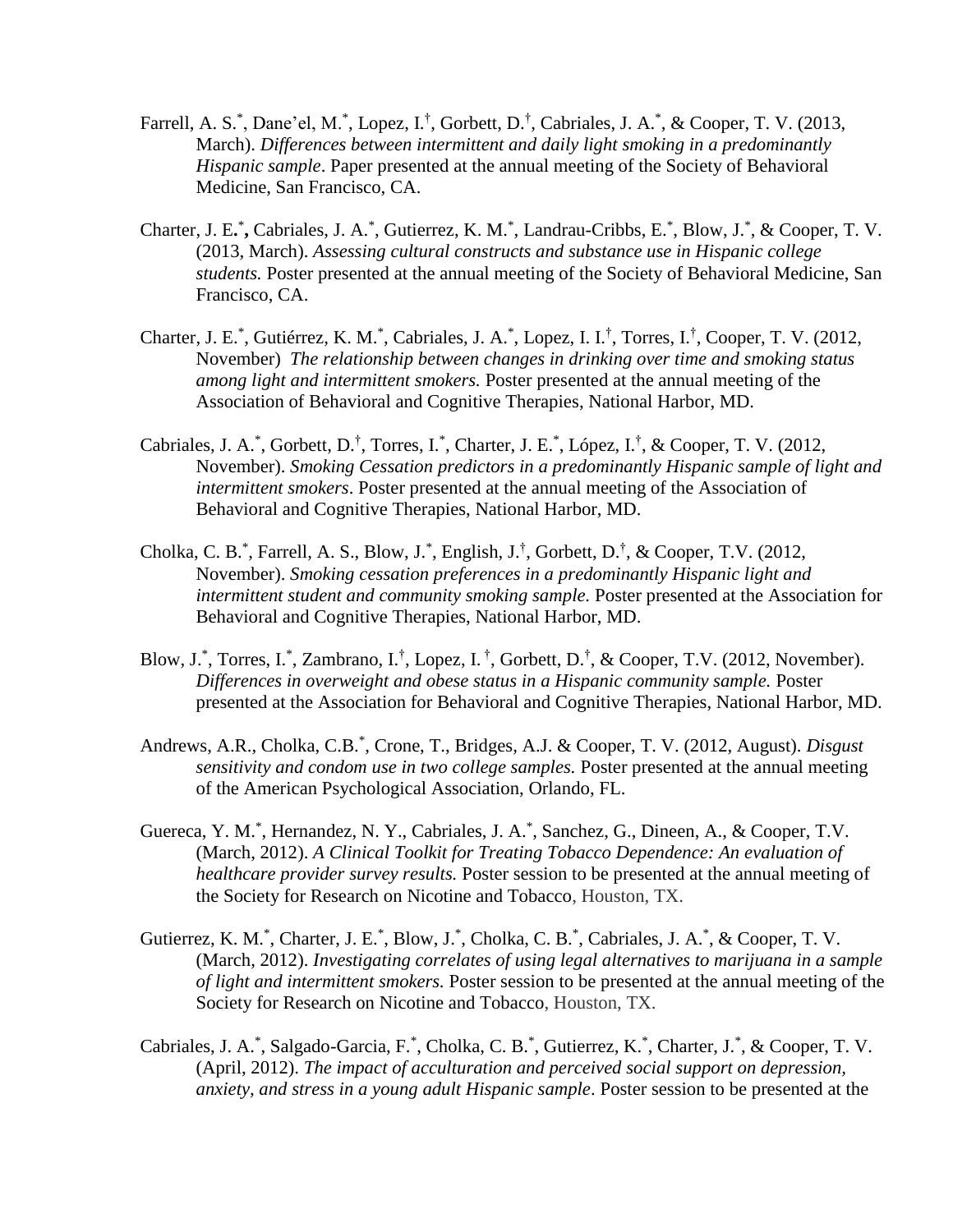annual meeting of the Society of Behavioral Medicine, New Orleans, LA.

- Salgado-Garcia, F.\*, Taylor, T.\*, Charter, J.\*, Cholka, C. B.\*, Güereca, Y.<sup>†</sup>, & Cooper, T.V. (2012, April). *Cue-reactivity in light and intermittent smokers: Smoking cues in smoking and antismoking stimuli*. Poster to be presented at the annual meeting of the Society of Behavioral Medicine, New Orleans, LA.
- Cholka, C. B.\*, Charter, J.\*, Salgado-Garcia, F.\*, Dineen, A., Gilliam, S., & Cooper, T.V. (2012, March). *Differences between college and community light and intermittent smokers along the U.S./México border*. Paper to be presented at the annual meeting of the Society for Research on Nicotine and Tobacco, Houston, TX.
- Blow, J.\*, Torres, I.N.<sup>†</sup>, Perez, R.<sup>†</sup>, Garcia, A.<sup>†</sup>, Zambrano, I.<sup>†</sup>, & Cooper, T.V. (2012, April). *Theoretical correlates of overweight in a Hispanic community sample*. Poster to be presented at the Society of Behavioral Medicine, New Orleans, LA.
- Blow, J.\*, Cholka, C. B.\*, Aguirre, S.<sup>†</sup>, Aikman, T.<sup>†</sup>, Dineen, A., & Cooper, T.V. (2011, November). *Assessing the efficacy of a brief light and intermittent smoking intervention in a predominantly Hispanic community sample*. Poster presented at the Association for Behavioral and Cognitive Therapies, Toronto, CA.
- Charter, J. E.<sup>\*</sup>, Gutierrez, K. M.<sup>\*</sup>, Cabriales, J. A., Guajardo, A.<sup>†</sup>, Torres, I. N.<sup>†</sup>, & Cooper, T. V. (2011, November). *Relationships between attitudes and use patterns: Examining marijuana, alcohol and prescription drug misuse in a predominantly Hispanic sample*. Poster presented at the annual meeting of the Association of Behavioral and Cognitive Therapies, Toronto, CA.
- Cholka, C. B.\*, Perez, R.<sup>†</sup>, Blow, J.\*, Torres, I. N.<sup>†</sup>, Cabriales, J. A.\*, & Cooper, T. V. (2011, November). *Testicular self-examination: A pilot study evaluating intentions and beliefs in Hispanic college males.* Poster presented at the Association for Behavioral and Cognitive Therapies, Toronto, CA.
- Cholka, C. B.<sup>\*</sup>, Hu, D.<sup>†</sup>, Barnard, M. D.C.<sup>\*</sup>, Rosales, A.<sup>\*</sup>, Cabriales, J. A.<sup>\*</sup>, & Cooper, T. V. (2011, April). *Predictors of Stages of Change for Sun Protection and Sunscreen in a Hispanic Sample*. Poster presented at the annual meeting of the Society of Behavioral Medicine, Washington, D.C.
- Taylor, T.\*, Cooper, T. V., Guajardo, A.<sup>†</sup>, Torres, I.<sup>†</sup>, Cholka, C.B.\*, & Salgado, F.\* (2011, April). *Traumatic stress and probable PTSD as a result of ongoing violence in Ciudad Juárez, México: Impact of concurrent risk factors and buffers to traumatic stress.* Poster presented at the annual meeting of the Society of Behavioral Medicine, Washington, DC.
- Salgado-Garcia, F.\*, Gutierrez, K.\*, Aguirre, S.<sup>†</sup>, Aikman, T.<sup>†</sup>, Blow, J.\*, & Cooper, T.V. (2011, April). *Cessation methods in an intermittent and light smoking Hispanic sample: Preferences and correlates.* Poster presented at the annual meeting of the Society of Behavioral Medicine, Washington D.C.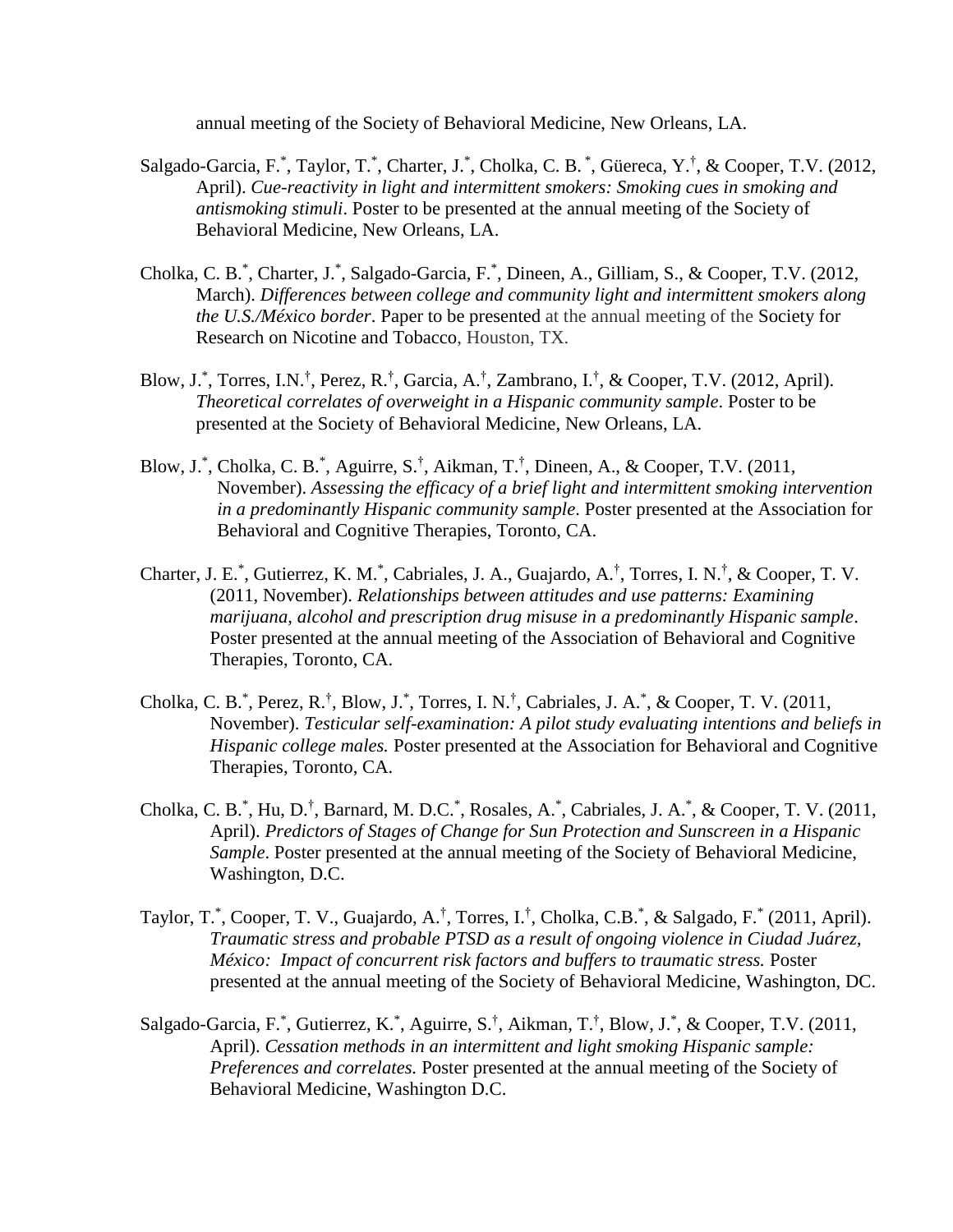- Cabriales, J.A.\*, Blow, J.\*, Charter, J.\*, Guereca, Y.<sup>†</sup>, Aikman, T.<sup>†</sup>, & Cooper, T.V. (2011, February). *Light and intermittent smoking cessation, reduction, and motivation change in a predominantly Hispanic sample*. Poster presented at the annual meeting of The Society for Research on Nicotine and Tobacco, Toronto, Canada.
- Salgado-Garcia, F.\*, Taylor, T.\*, Gutierrez, K.\*, Aguirre, S.<sup>†</sup>, Borunda, M.<sup>†</sup>, & Cooper, T.V. (2011, February). *Menthol smoking in Hispanic light and intermittent smokers.* Poster presented at the annual meeting of The Society for Research on Nicotine and Tobacco, Toronto, Canada.
- Cholka, C. B.\*, Rodriguez de Ybarra, D.\*, Blow, J.\*, Borunda, M.<sup>†</sup>, Guereca, Y.<sup>†</sup>, Cooper, T. V. (2010, November). *Sex differences in sexual self-concept in a Hispanic college population.* Poster presented at the annual meeting of the Association of Behavioral and Cognitive Therapies, San Francisco, CA.
- Charter, J. E.<sup>\*</sup>, Taylor, T.<sup>\*</sup>, Cabriales, J. A.<sup>\*</sup>, Guajardo, A.<sup>†</sup>, Aguirre, S.<sup>†</sup>, & Cooper, T. V. (2010, November). *Examining the gateway drug hypothesis in Hispanic young adults: A hurdle model approach.* Poster presented at the annual meeting of the Association of Behavioral and Cognitive Therapies, San Francisco, CA.
- Cabriales, J. A.\*, Salgado, F.\*, Taylor, T.\*, Charter, J.\*, Torres, I.<sup>†</sup>, & Cooper, T. V. (2010, November). *Acculturation in relation to substance use in young adult Hispanics: A latent class analysis.* Poster presented at the annual meeting of the Association of Behavioral and Cognitive Therapies, San Francisco, CA.
- Taylor, T.\*, Cabriales, J. A.\*, Güereca, Y.<sup>†</sup>, Kepple, J.<sup>†</sup>, Salgado, F.\*, & Cooper, T. V. (2010, April). *Depression, anxiety, and stress as hierarchical factors of general distress in Hispanic young adults.* Paper presented at the annual meeting of the Society of Behavioral Medicine, Seattle, WA.
- Hernandez, N.Y., Taylor, T.<sup>\*</sup>, Cooper, T.V., Borunda, M.<sup>†</sup>, Kelly, M., & Law, J. (2010, February). *Advancing the dynamics of networking in the Paso del Norte region.* Poster presented at the annual meeting of the Society for Research on Nicotine and Tobacco, Baltimore, MD.
- Hernandez, L., Cooper, T. V., Bridges, A. J., El-Ghoroury, N. H., Polo, A. (2009, November). In K. Anhalt and J. Borrego (Chairs), *Making evidence-based behavioral health services accessible and available to Latino populations: Lessons learned in program development and implementation.* Panel discussion conducted at the annual meeting of the Association of Behavioral and Cognitive Therapies, New York, NY.
- Blow, J.\*, Kepple, J.<sup>†</sup>, Guajardo, A.<sup>†</sup>, Aguirre, S.<sup>†</sup>, Taylor, T.<sup>\*</sup>, & Cooper, T. V. (2009, November). *Motivation and confidence in quitting after a brief smoking cessation intervention for a predominantly Hispanic sample of college students.* Poster presented at the annual meeting of the Association of Behavioral and Cognitive Therapies, New York, NY.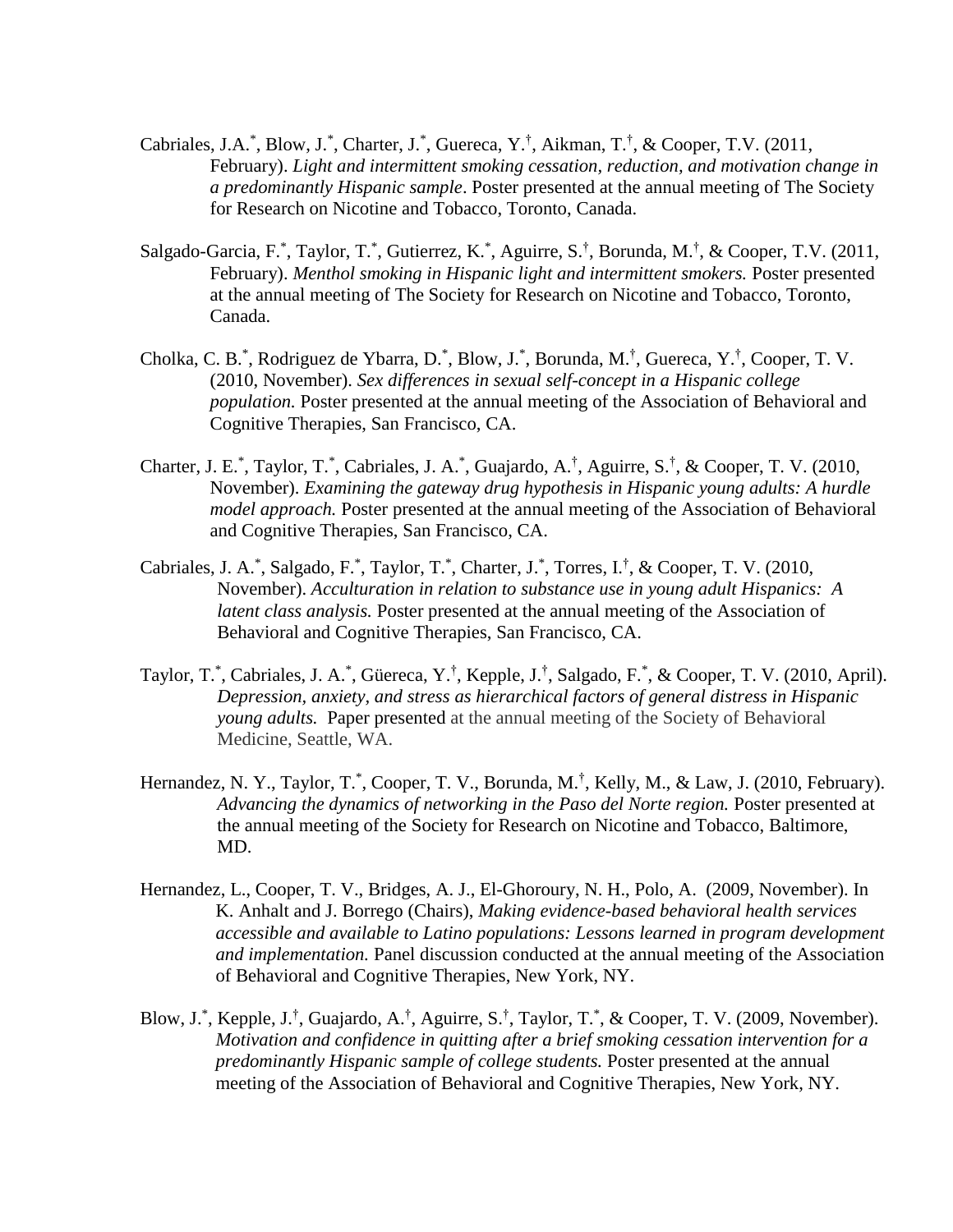- Blow, J.\*, Salgado, F.\*, Gonzalez, E.<sup>†</sup>, Pérez, E.<sup>†</sup>, Guereca, Y.<sup>†</sup>, & Cooper, T. V. (2009, November). *Predictors of body dissatisfaction and satisfaction in a Hispanic college student sample.* Poster presented at the annual meeting of the Association of Behavioral and Cognitive Therapies, New York, NY.
- Hanson, B. S.<sup>\*</sup>, Pérez, E.<sup>†</sup>, Gonzalez, E<sup>†</sup>. Salgado, F.<sup>\*</sup>, Taylor, T.<sup>\*</sup>, & Cooper, T. V. (2009, November). *Relationship between sensation seeking and club drug use among Hispanic college students: need for cognition as a moderator.* Poster presented at the annual meeting of the Association of Behavioral and Cognitive Therapies, New York, NY.
- Taylor, T.\*, Cabriales, J. A.\*, Hu, D.<sup>†</sup>, Borunda, M.<sup>†</sup>, Herren, V.<sup>†</sup>, & Cooper, T. V. (2009, November). *Predictors of prescription substance use and misuse in a Hispanic young adult sample.* Poster presented at the annual meeting of the Association of Behavioral and Cognitive Therapies, New York, NY.
- Hernandez, N. Y., Guereca, Y.† , Taylor, T.\* , Cooper, T. V., Kelly, M., & Law, J. (2009, June). *Set Your Date: A tobacco cessation media campaign.* Poster presented at the National Conference on Tobacco or Health, Phoenix, AZ.
- Taylor, T.\* , Hernandez, N. Y., Cooper, T. V., Kelly, M., Law, J., & Colwell, B. (2009, April). *Community level implementation of the centers for disease control and prevention best practices recommendations for effective tobacco control. Paper presented at the annual* meeting of the Society for Research on Nicotine and Tobacco, Saggart, Co. Dublin, Ireland.
- Taylor, T.\*, Cooper, T. V., Murray, A. A.\*, Hernandez, N. Y., Gonzalez, E.<sup>†</sup>, & Salgado, F.\* (2009, April). *Predictors of increased smoking per day in light smokers.* Poster presented at the annual meeting of the Society for Research on Nicotine and Tobacco, Saggart, Co. Dublin, Ireland.
- Hanson, B. S.<sup>\*</sup>, Murray, A. A.<sup>\*</sup>, Blow, J.<sup>\*</sup>, Naylor, N.<sup>\*</sup>, Orozco, L.<sup>†</sup>, & Cooper, T. V. (2008, November). The effects of perceived stress and self control on binge drinking and smoking in a predominately Hispanic college sample. In S. Spendlove (Chair), *Risk and protective factors related to Latino adolescent psychological problems.* Symposium conducted at the annual meeting of the Association of Behavioral and Cognitive Therapies, Orlando, FL.
- Hernandez, N., Hu, D.<sup>†</sup>, Taylor, T.<sup>\*</sup>, Cooper, T. V., Kelly, M., & Law, J. (2008, November). My *rule: Live outside the pack. The development and implementation of a youth tobacco prevention media campaign*. Poster presented at the annual meeting of the Association for Behavioral and Cognitive Therapies, Orlando, FL.
- Murray, A. A.<sup>\*</sup>, Taylor, T. J.<sup>\*</sup>, Lawson, K. R.<sup>\*</sup>, Gonzalez, E.<sup>†</sup>, Kantin, A. V.<sup>\*</sup>, & Cooper, T. V. (2008, November). *The effects of coping style on illicit substance use in a Hispanic young adult population.* Poster session presented at the annual meeting of the Association of Behavioral and Cognitive Therapies, Orlando, Florida.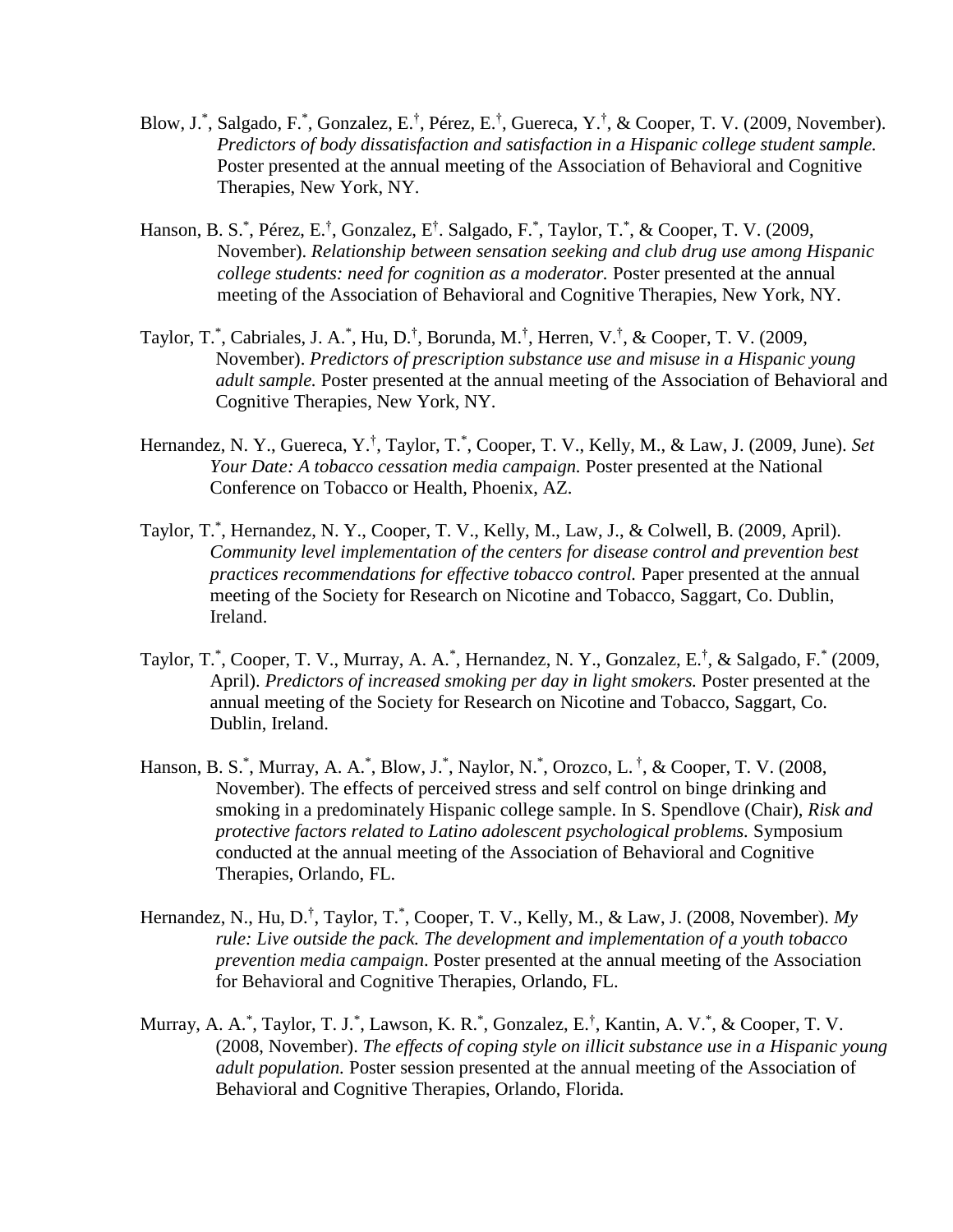- Cabriales, J. A.<sup>\*</sup>, Taylor, T. J.<sup>\*</sup>, Hu, D.<sup>†</sup>, Pérez, E.<sup>†</sup>, Salgado, F.<sup>\*</sup>, & Cooper, T. V. (2008, November). *The sensitivity of two common depression measures in a Hispanic young adult sample.* Poster session presented at the annual meeting of the Association of Cognitive and Behavioral Therapies, Orlando, Florida.
- Hanson, B. S.\*, Kantin, A. V.\*, Venegas, J., Rodríguez Esquivel, D\*, Blow, J.\*, & Cooper, T. V. (2008, March). *General and smoking cessation weight concerns in a predominantly Hispanic light smoking sample.* Paper session presented at the annual meeting of the Society of Behavioral Medicine, San Diego, California.
- Hu, D. † , Taylor, T. J. \* , Salgado, F.\* , Dominguez, J. † , Gonzalez, E. † , & Cooper, T. V. (2008, March). *Changing multiple behaviors: Conflicting associations between smoking and exercise in a Hispanic sample.* Poster session presented at the annual meeting of the Society of Behavioral Medicine, San Diego, California.
- Taylor, T. J.\*, Murray, A. A.\*, Hernandez, N. Y., Rodríguez Esquivel, D.\*, Venegas, J.\*, & Cooper, T. V. (2008, February). *Psychosocial constructs related to light smoking reduction in a predominantly Hispanic sample.* Poster session presented at the Society for Research on Nicotine and Tobacco, Portland, Oregon.
- Venegas, J.\* , Naylor, N. K.\* , Hanson, B. S.\* , & Cooper, T. V. (2007, November). *Predictive factors of heavy episodic drinking in a Hispanic sample.* Poster session presented at the annual meeting of the Association of Behavioral and Cognitive Therapies, Philadelphia, Pennsylvania.
- Taylor, T.\*, Murray, A. A.\*, Hu, D. D.<sup>†</sup>, Salgado, F.\*, Blow, J.\*, & Cooper, T. V. (2007, November). *Light smoking patterns among students enrolled in a brief smoking cessation intervention*. Poster session presented at the annual meeting of the Association of Behavioral and Cognitive Therapies, Philadelphia, Pennsylvania.
- Blow, J.\*, Kantin, A. V.\*, Cabriales Navarrete, J. A.\*, Gonzalez, E.<sup>†</sup>, Dominguez, J.<sup>†</sup>, & Cooper, T. V. (2007, November). *Smoking cessation preferences among a primarily Hispanic student population.* Poster session presented at the annual meeting of the Association of Behavioral and Cognitive Therapies, Philadelphia, Pennsylvania.
- Rodríguez Esquivel, D.<sup>\*</sup>, Venegas, J.<sup>\*</sup>, Taylor, T. J.<sup>\*</sup>, Naylor, N. K.<sup>\*</sup>, Kantin, A. V.<sup>\*</sup>, & Cooper, T. V. (2007, November). *StopLite: A brief smoking cessation intervention for light smokers.*  Poster session presented at the annual meeting of the Association of Behavioral and Cognitive Therapies, Philadelphia, Pennsylvania.
- Hu, D. D.† , Taylor, T. J.\* , Salgado, F.\* , Dominguez, J.† , & Cooper, T. V. (2007, March). *Readiness to adopt five health behaviors: Stage distributions in a predominantly Hispanic sample.* Poster Session presented at the annual meeting of Society of Behavior Medicine, Washington D.C.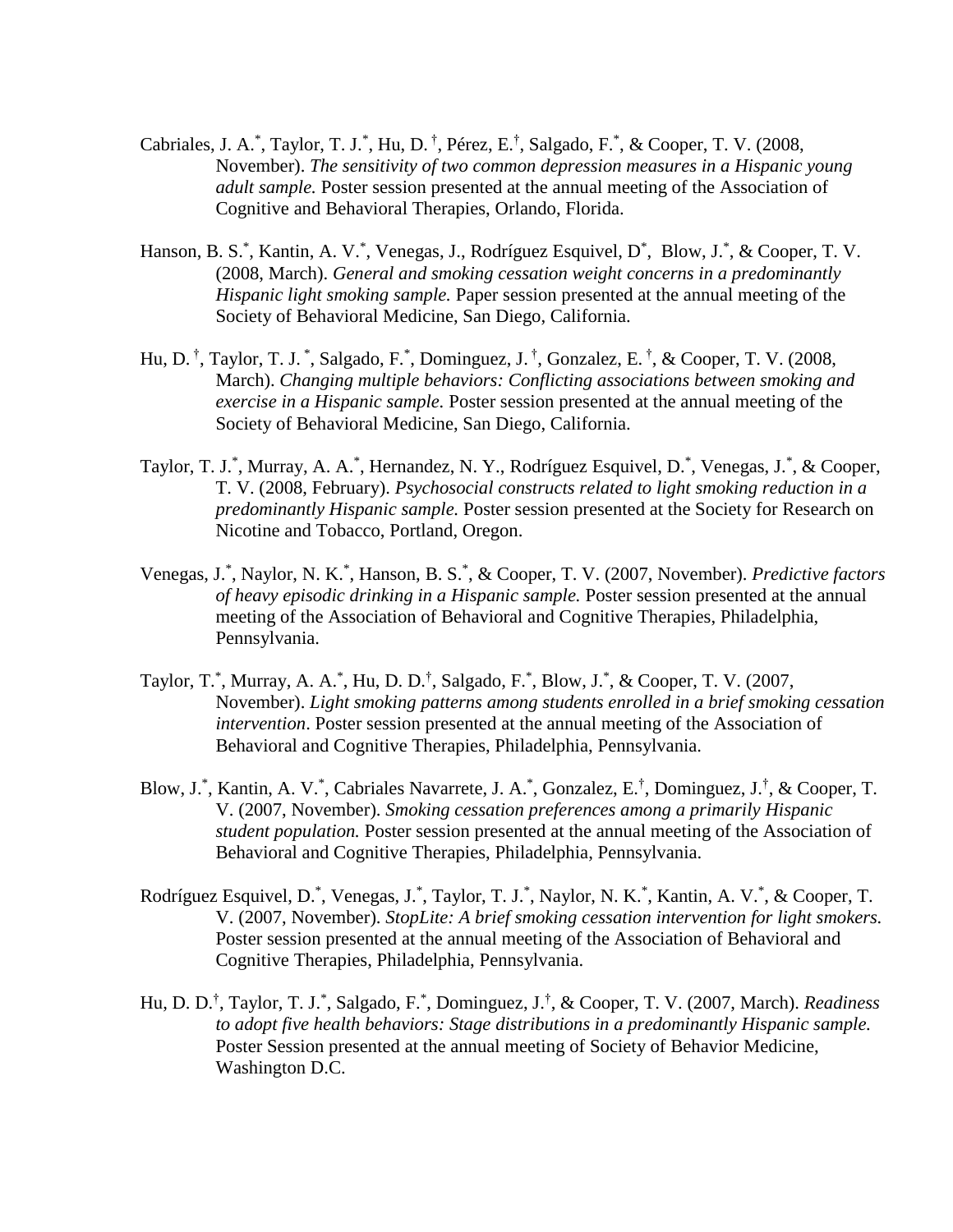- Rodríguez Esquivel, D.<sup>\*</sup>, Cooper, T. V., Lopez, H. I.<sup>†</sup>, Taylor, T. J.<sup>\*</sup>, & Venegas, J.<sup>\*</sup> (2007, March). *An assessment of sexual risk, attitudes, behaviors, and communication in a sample of Mexican American college students.* Poster Session presented at the annual meeting of Society of Behavior Medicine, Washington D.C.
- Venegas, J.\*, Rodríguez Esquivel, D.\*, Cooper, T. V., Naylor, N.\*, Farley-Icard, R.\* (2007, March). *Baseline characteristics of participants in StopLite: A brief light smoking intervention*. Poster Session presented at the annual meeting of Society of Behavior Medicine, Washington D.C.
- Lopez, H. I.<sup>†</sup>, Taylor, T.<sup>\*</sup>, Cooper, T. V., Kantin, A.<sup>\*</sup>, Resor, M. R.<sup>\*</sup> (2007, March). *Smoking status impact on club drug use and potential correlates in a predominantly Hispanic college student sample.* Poster session presented at the annual meeting of the Society of Behavioral Medicine, Washington, D.C.
- Lopez, H. I.<sup>†</sup>, Hu, D. D.<sup>†</sup>, Rodríguez Esquivel, D.<sup>\*</sup>, Salgado, F.<sup>†</sup>, & Cooper, T. V. (2006, November). *An assessment of club drug use and its correlates in Hispanic college students.* Poster session presented at the annual meeting of the Association of Behavioral and Cognitive Therapies, Chicago, Illinois.
- Lopez, H. I.<sup>†</sup>, Cooper, T. V., Resor, M. R.<sup>\*</sup>, Schneider, G. E.<sup>\*</sup>, Venegas, J.<sup>\*</sup>, & Natividad, L. A.<sup>\*</sup> (2006, November). *Substance use related attitudes in a Hispanic community sample.* In M. R. Resor (Chair), *Translational research with regard to multi-cultural substance use.* Symposium conducted at the annual meeting of the Association of Behavioral and Cognitive Therapies, Chicago, Illinois.
- Rodríguez, D.<sup>\*</sup>, Cooper, T. V., Stoever, C. J.<sup>\*</sup>, Lopez, H. I.<sup>†</sup>, Blow, J.<sup>†</sup>, & Cabriales, J. A.<sup>†</sup> (2006, November). *Tobacco use, weight, and depression in a Hispanic sample.* Poster session presented at the annual meeting of the Association of Behavioral and Cognitive Therapies, Chicago, Illinois.
- Blow, J. † , Redfearn, C. K.† , Taylor, T.\* , & Cooper, T. V. (2006, November). *Associations between body image perception, body satisfaction, and body composition.* Poster session presented at the annual meeting of the Association of Behavioral and Cognitive Therapies, Chicago, Illinois.
- Tajiri, T.<sup>†</sup>, Cordero, L.<sup>†</sup>, Taylor, T.<sup>\*</sup>, Cooper, T. V., & Orozco, L.<sup>†</sup> (2006, November). *Associations between self-esteem, acculturation, dietary restraint, and body mass index in Hispanic females.* Poster session presented at the annual meeting of the Association of Behavioral and Cognitive Therapies, Chicago, Illinois.
- Rodríguez, D.<sup>\*</sup>, Johnson, J. M.<sup>\*</sup>, Venegas, J.<sup>\*</sup>, & Cooper, T. V. (2006, March). *The assessment of smoking attitudes, behaviors, and brief intervention effectiveness in a sample of smokers presenting at the student health center.* Paper session presented at the annual meeting of the Society of Behavioral Medicine, San Francisco, CA.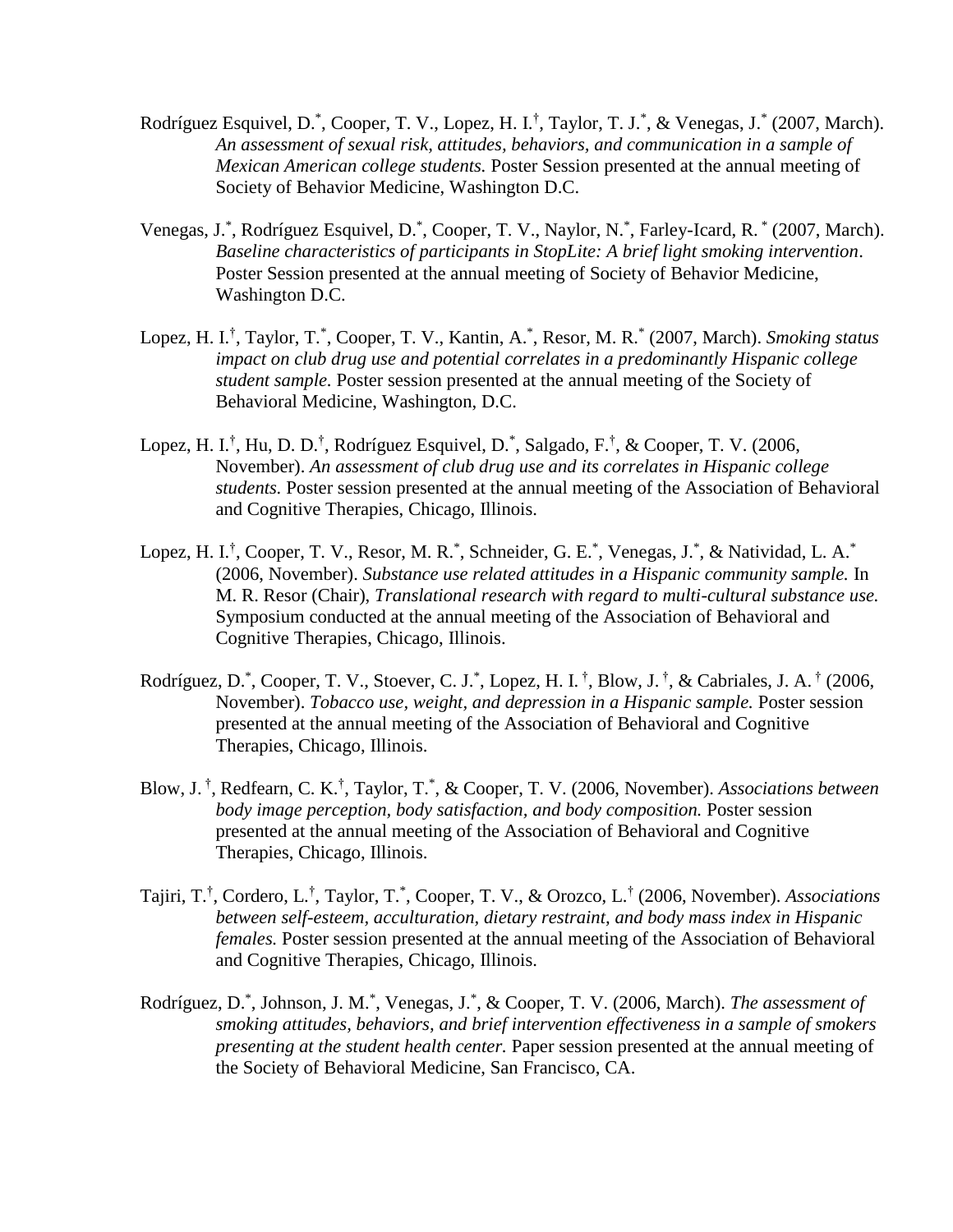- Blow, J.<sup>†</sup>, Cordero, L.<sup>†</sup>, Stoever, C. J.<sup>\*</sup>, Rodríguez, D.<sup>\*</sup>, & Cooper, T. V. (2005, November). *Associations between Hispanic smoking and depression, social attitudes, and cessation preferences.* Poster session presented at the annual meeting of the Association of Behavioral and Cognitive Therapy, Washington, D.C.
- Rodríguez, D.<sup>\*</sup>, Redfearn, C.<sup>†</sup>, Johnson, M.<sup>\*</sup>, Tajiri, T.<sup>†</sup>, & Cooper, T. V. (2005, November). *Tobacco use and weight in a sample of Hispanic college students.* Poster session presented at the annual meeting of the Association of Behavioral and Cognitive Therapy, Washington, D.C.
- Resor, M. R.<sup>\*</sup>, Lopez, H. I.<sup>†</sup>, Clayton, N. V.<sup>\*</sup>, & Cooper, T. V. (2005, November). *Substance use and related attitudes in Hispanic college students.* Poster session presented at the annual meeting of the Association of Behavioral and Cognitive Therapy, Washington, D.C.
- Lopez, H. I. † , Resor, M. R.\* , & Cooper, T. V. (2005, November). An *assessment of club drug use in Mexican American college students.* Poster session presented at the annual meeting of the Association of Behavioral and Cognitive Therapy, Washington, D.C.
- Enriquez, M. J.\* , Clayton, N. V.\* , Redfearn, C. † , & Cooper, T. V. (2005, November). *Testicular self-examination: Evaluating intentions and beliefs in Hispanic college males.* Poster session presented at the annual meeting of the Association of Behavioral and Cognitive Therapy, Washington, D.C.
- Cooper, T. V., Hunt, Y. M., Burke, R. S., Dubbert, P. M., Mulkana, S., Stoever, C. J.\* , & Resor, M. R.\* (2005, April). *Delayed behavioral intervention for smoking cessation and postcessation weight gain.* Poster session presented at the annual meeting of the Society of Behavioral Medicine, Boston, MA.
- Cooper, T. V., Hunt, Y. M., & Burke, R. S. (2004, March). *Quitting It All: Tobacco cessation with veterans in chemical dependence treatment.* Poster session presented at the annual meeting of the Society of Behavioral Medicine, Baltimore, MD.
- Cooper, T. V., Burke, R. S., Hunt, Y. M. (2004, March). *Characteristics associated with readiness to quit smoking and subsequent quit status in veterans.* Poster session presented at the annual meeting of the Society of Behavioral Medicine, Baltimore, MD.
- Cooper, T. V., Dubbert, P. M., Kirchner, K. A., & Payne, T. J. (2004, March). *Smoking status impact on weight and exercise variables in a walking program.* Poster session presented at the annual meeting of the Society of Behavioral Medicine, Baltimore, MD.
- Cooper, T. V., Burke, R. S., & Hunt, Y. M. (2003, November). *Cognitive-behavioral treatment of co-morbid schizophrenia, weight concerns, and nicotine dependence: A case study.*  Poster session presented at the annual meeting of the Association for the Advancement of Behavior Therapy, Boston, MA.

Cooper, T. V. (2003, April). *Smoking cessation related weight concerns in veterans: Implications*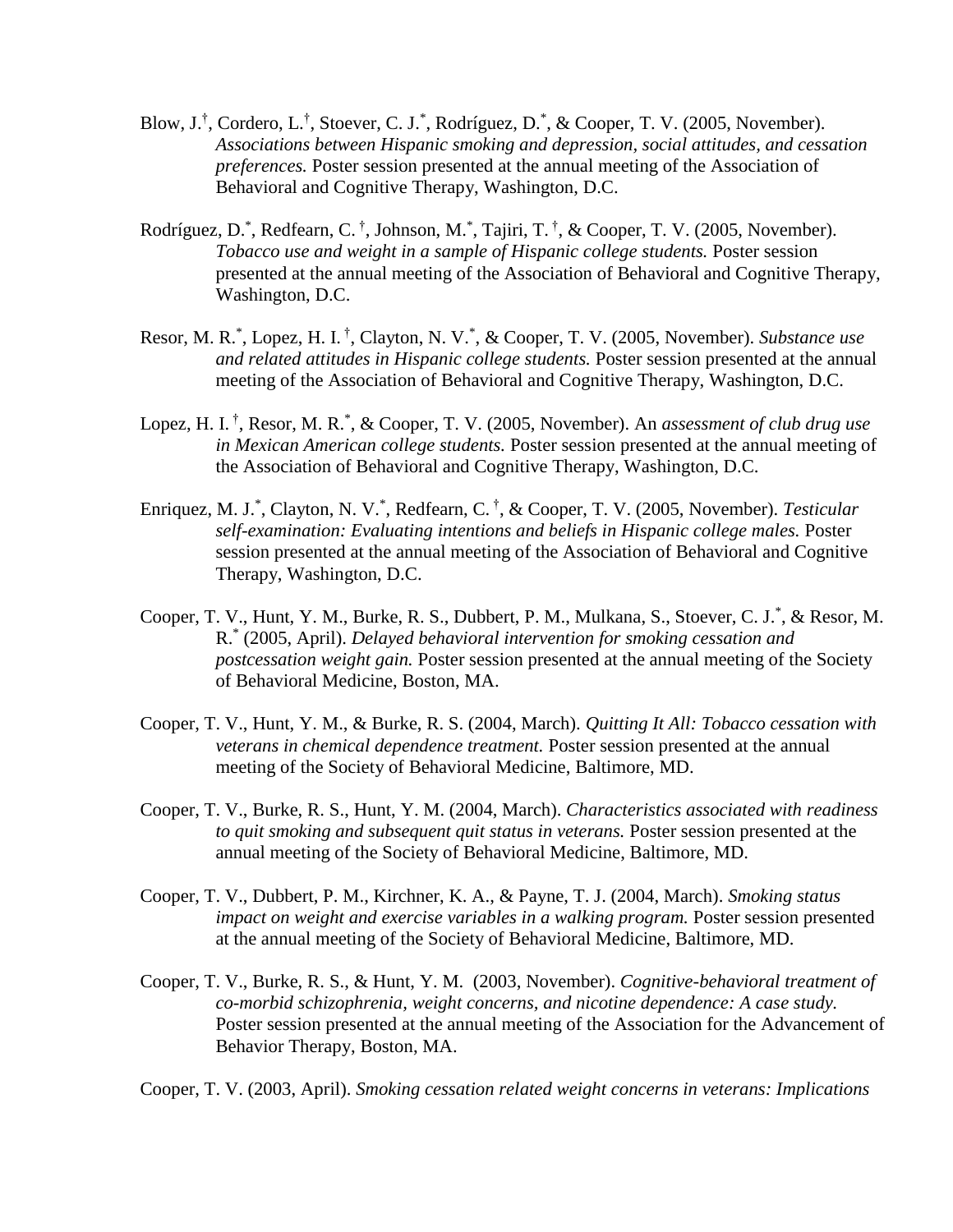*for assessment and intervention.* Paper presented at the annual meeting of the Southern Association of Research in Psychiatry, Jackson, MS.

- Cooper, T. V., DeBon, M. W., Zbikowski, S. M., Klesges, R. C., & Johnson, K. C. (2003, February). *The effects of PPA and nicotine gum on cessation rates and post cessation weight gain in women.* Poster session presented at the annual meeting of the Society for Research on Nicotine and Tobacco, New Orleans, LA.
- Cooper, T. V., Dundon, M., & Hoffman, B. M. (2003, February). *Smoking cessation related weight concerns in veterans.* Poster session presented at the annual meeting of the Society for Research on Nicotine and Tobacco, New Orleans, LA.
- Cooper, T. V., Jennings, L., DeBon, M. W., Stockton, M., Steenbergh, T. A., & Klesges, R. C. (2001, March). *Compliance with transdermal nicotine based on level of income.* Poster session presented at the annual meeting of the Society of Behavioral Medicine, Seattle, WA.
- Cooper. T. V., Klesges, R. C., & Robinson, L. (1999, November). *A prospective evaluation of the relationships between smoking dosage and body mass index in an adolescent, biracial cohort.* Poster session presented at the annual meeting of the Society of Behavioral Medicine, San Diego, CA.
- Cooper, T. V. & Sell, M. A. (1997, April). *Judgments of competence and likability of preschool children as a function of pragmatic errors and age.* Poster session presented at the annual meeting of the Society for Research in Child Development, Washington, D.C.

#### **Invited Presentations:**

- Castro, F. G., & Cooper, T. V. (2012, December). *Evidence-based interventions: A primer for Health Priority Populations.* Strengthening Psychology's Role in Reducing Tobacco Health Disparities: American Psychological Association, Washington, D.C.
- Cooper, T. V. (2012, February). *Tobacco cessation and control.* Walkin' the Talk Lecture Series: Texas Tech University Health Sciences Center, El Paso, TX.
- Cooper, T. V. (2011, November). *Light and intermittent smoking.* Health Exchange Series: UTEP College of Health Sciences, El Paso, TX.
- Cooper, T. V. (2010, March). *Light and intermittent smoking primarily in Hispanic Populations.*  Cancer Prevention and Control Colloquia Series: National Cancer Institute, Washington, D.C.
- Cooper, T. V. (2009, November). *Light smoking cessation.* El Paso Pharmacy Association Annual Pharmacy Conference, El Paso, TX.

Taylor, T. \* & Cooper, T. V. (2009, March). *Smoking cessation for light smokers.* Texans Standing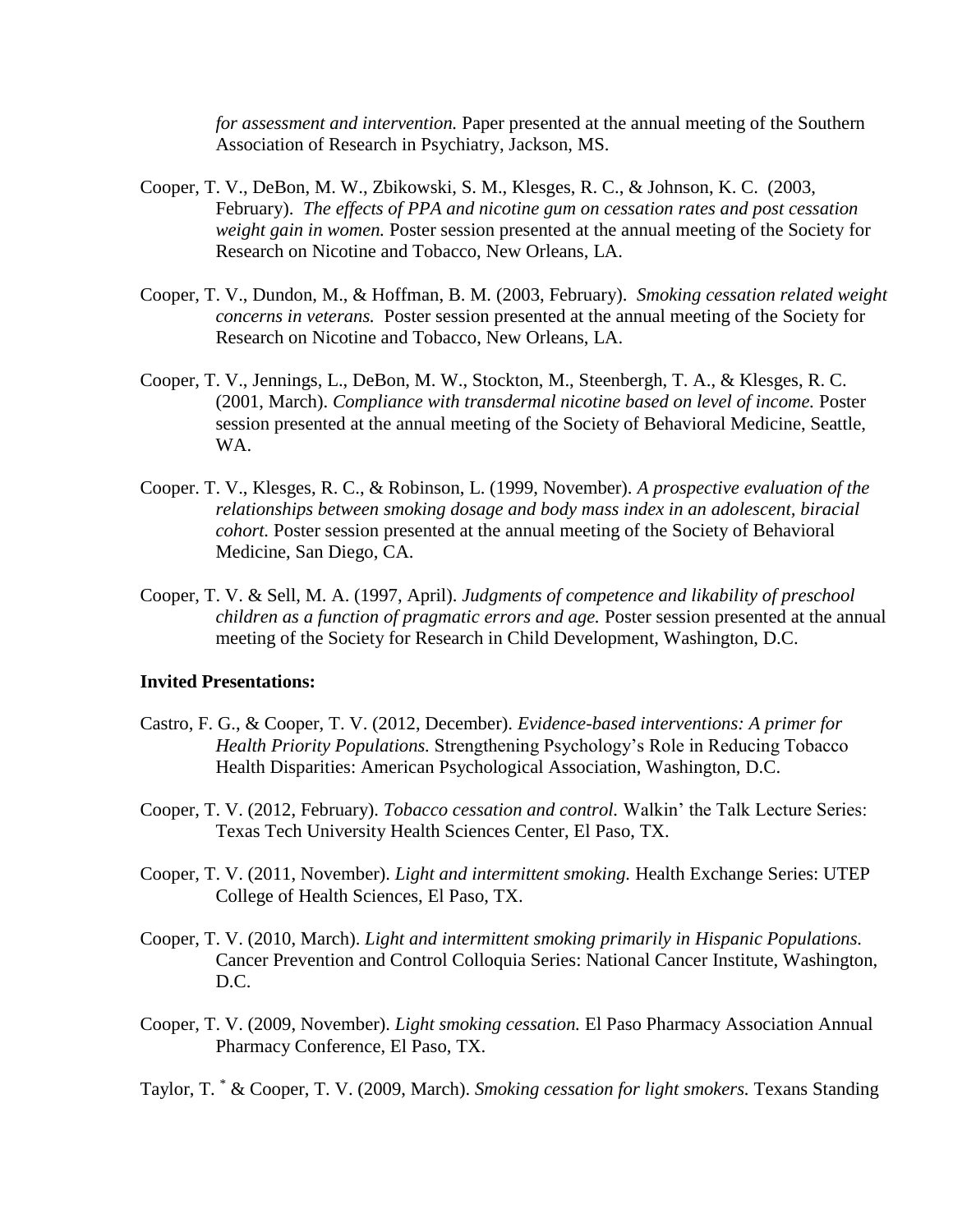Tall Regional Policy Forum, El Paso, TX.

- Cooper, T. V. (2007, September). *Cognitive behavioral techniques to promote smoking cessation.*  In A. Salcido (Chair) *Intervention Tools Used In Smoking Cessation for Pharmacy Personnel,* El Paso, TX.
- Cooper, T. V., Taylor, T. J.\* , Rodriguez, D.\* , & Venegas, J.\* (2007, July). *Smoking cessation in college students.* Workshop for the Center for Safe Communities and Schools, 2007 Texas Teen Tobacco Summit & Comprehensive Tobacco Prevention Conference, Houston, Texas.
- Cooper, T. V. (2006, March). *Special issues for multiple risk interventions.* In J. J. Prochaska (Chair) I*ncreasing the Impact of Behavioral Medicine on Physical and Mental Health: A Pre-Conference Workshop to the Society of Behavioral Medicine's Annual Meeting,* San Francisco, CA.
- Cooper, T. V. (2005, April). *From tobacco use to cessation.* Presentation for the El Paso County Psychological Society.
- Cooper, T. V. (2004, December). *From tobacco use to cessation: Complex behavioral change.* Presentation for Society for Public Health Education: New Direction in Tobacco Cessation.
- Cooper, T. V. (2004, January). *Smoking and body weight.* Presentation for the Department of Psychiatry and Human Behavior Grand Rounds at the University of Mississippi Medical Center.
- Cooper, T. V. & Karekla, M. (2003, November). *The behavioral assessment and management of stress.* Presentation for Mental Health and Nursing staff at the G.V. (Sonny) Montgomery Veterans Affairs Medical Center.
- Cooper, T. V. (2003, March). *Nicotine dependence and psychiatric comorbidity.* Presentation for Mental Health and Nursing staff at the G.V. (Sonny) Montgomery Veterans Affairs Medical Center.

#### **Editorial Experience:**

#### *Addictive Behaviors,* **Associate Editor (2013 to Present)**

#### **Manuscripts:**

*Addiction Addiction Research & Theory Addictive Behaviors American Journal of Clinical Nutrition American Journal of Public Health*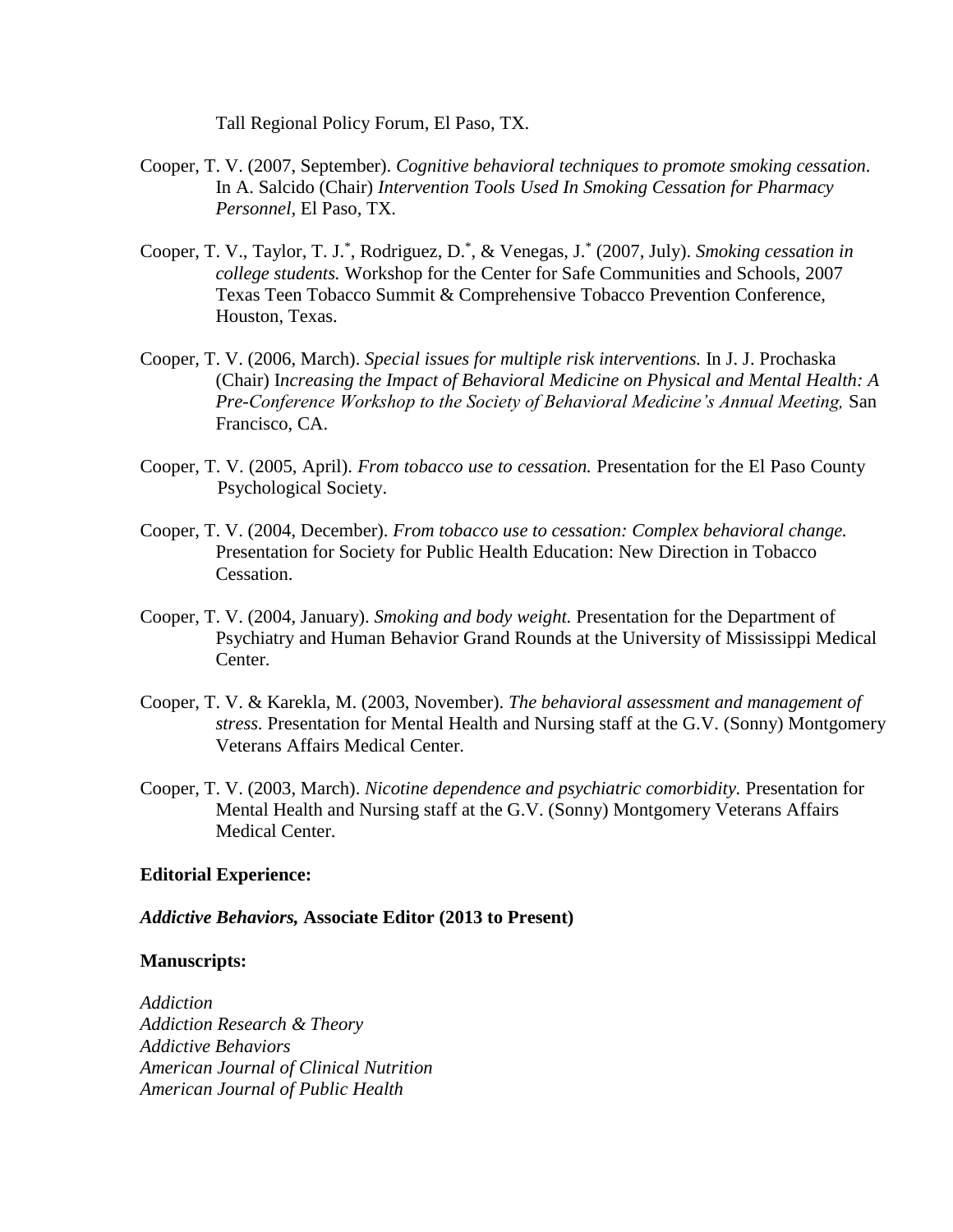*The American Journal of Health Promotion Annals of Behavioral Medicine Cultural Diversity and Ethnic Minority Psychology Eating Behaviors Experimental and Clinical Psychopharmacology The Journal of Behavioral Health Services & Research Journal of Consulting and Clinical Psychology Journal of Immigrant and Minority Health Nicotine & Tobacco Research Psychology of Men and Masculinity Psychology of Popular Media Culture Translational Behavioral Medicine*

#### **Grant proposals:**

National Institutes of Health: Tobacco Centers of Regulatory Science for Research Relevant to the Family Smoking Prevention and Tobacco Control Act (P50). (2013)

APA Division 38 Student Research Awards. (2008, 2009)

Department of Defense, U.S. Army Medical Research and Material Command (USAMRMC), Mail Panel. (2013)

Department of Defense, U.S. Army Medical Research and Material Command (USAMRMC), Social Medicine or Clinical Trials Research Panel. (2008, 2009, 2010, 2011)

Department of Defense, U.S. Army Medical Research and Material Command (USAMRMC), Psychological Health, Polytrauma, and Operational Health Program Panel. (2012)

Department of Defense, U.S. Army Medical Research and Material Command (USAMRMC), Military Operational Medicine Research Program Panel. (2012)

Flight Attendant Medical Research Institute (FAMRI), Therapeutic Intervention, Diagnostics, Preclinical, and Clinical Trials for Diseases Associated with Second Hand Smoke. (2007, 2008)

James and Esther King Biomedical Research Program managed by the Florida Department of Health. (2007, 2008, 2010, 2011, 2012)

Department of Defense, U.S. Army Medical Research and Material Command (USAMRMC), Alcohol, Drug Addiction, and Social Work Research Panel. (2006)

A Smoke Free Paso del Norte, An initiative of the Paso del Norte Health Foundation. (2007, 2008, 2009, 2010, 2011, 2012, 2013, 2014)

Two Should Know, An initiative of the Paso del Norte Health Foundation. (2006, 2007)

Strategic Grant for the Medical Research Council. (2003).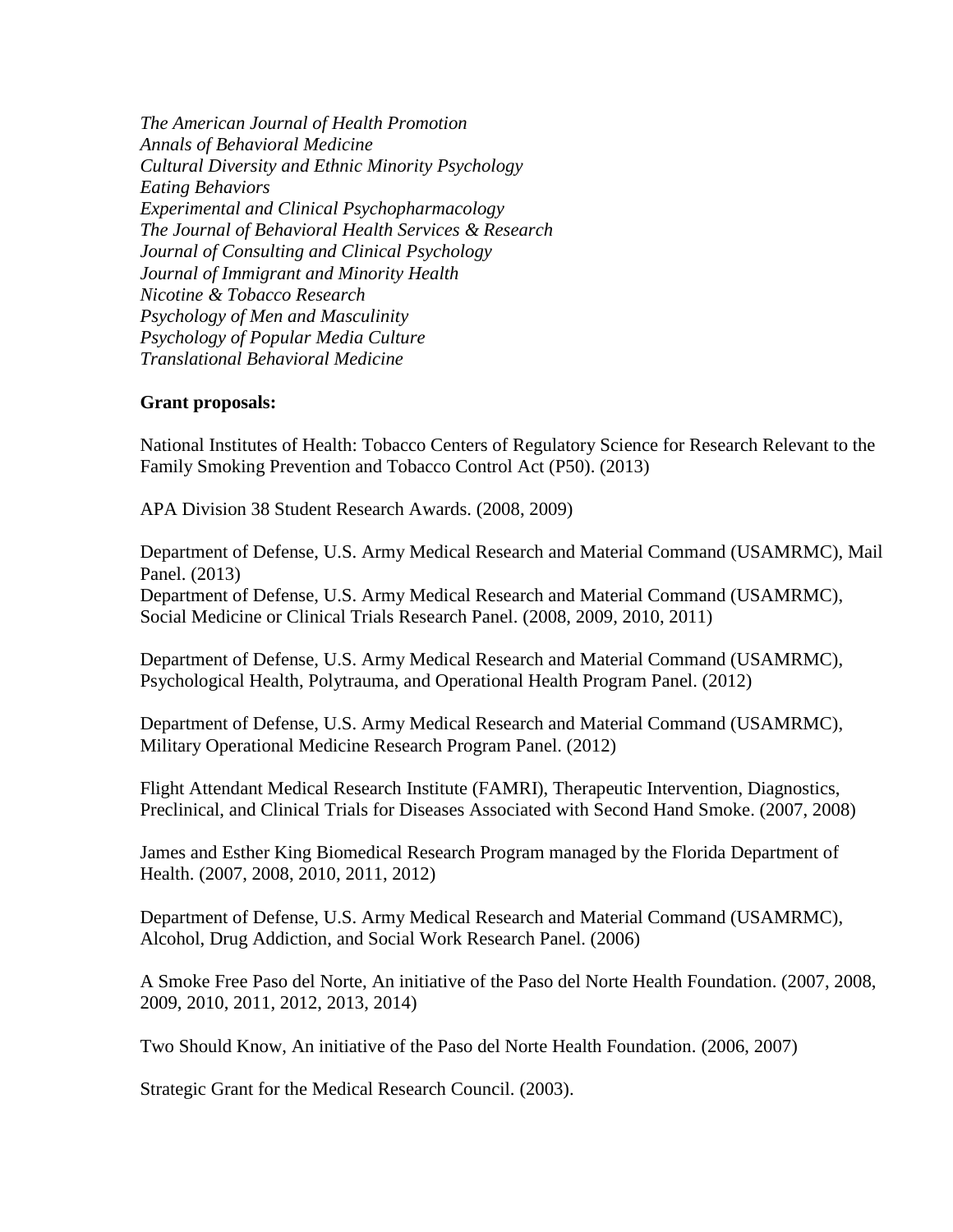### **Conference abstracts:**

Annual Meeting of the Society Behavioral Medicine. (2006, 2007, 2008, 2009, 2010, 2011, 2012, 2013)

Annual Meeting of the Society for Research in Nicotine and Tobacco. (2005, 2006)

## **Teaching and Mentorship:**

### **Graduate Courses Taught:**

Theories and Methods in Psychotherapy Clinical Behavioral Medicine Personality Assessment **Dissertation** Thesis Research Applications

### **Undergraduate Courses Taught:**

Psychology of Human Sexuality Introduction to Psychology Advanced Abnormal Psychology Honor's Thesis Independent Research

### **Doctoral Dissertations Supervised:**

**Cabriales, Jose** (2014). *Psychographic characteristics and health behaviors in young adults.* Department of Psychology, University of Texas at El Paso.

**Blow, Julie** (2014). *A pilot study examining the impact of a brief health education intervention on food choices and exercise in a Hispanic college student sample.* Department of Psychology, University of Texas at El Paso.

**Gutierrez, Kevin** (2014 / Co-Chair). *The Relative Impact of Statistical and Anecdotal Evidence in the Evaluation of Risk for the Use of Emerging Substances.* Department of Psychology, University of Texas at El Paso.

**Taylor, Thom** (2010). *The impact of cartel related violence on ongoing traumatic stress and selfmedication in young adults living along the U.S./México border.* Department of Psychology, University of Texas at El Paso.

**Hanson**, **Brenda** (2008). *The affective, behavioral, and cognitive correlates of club drug use among Hispanic college students.* Department of Psychology, University of Texas at El Paso.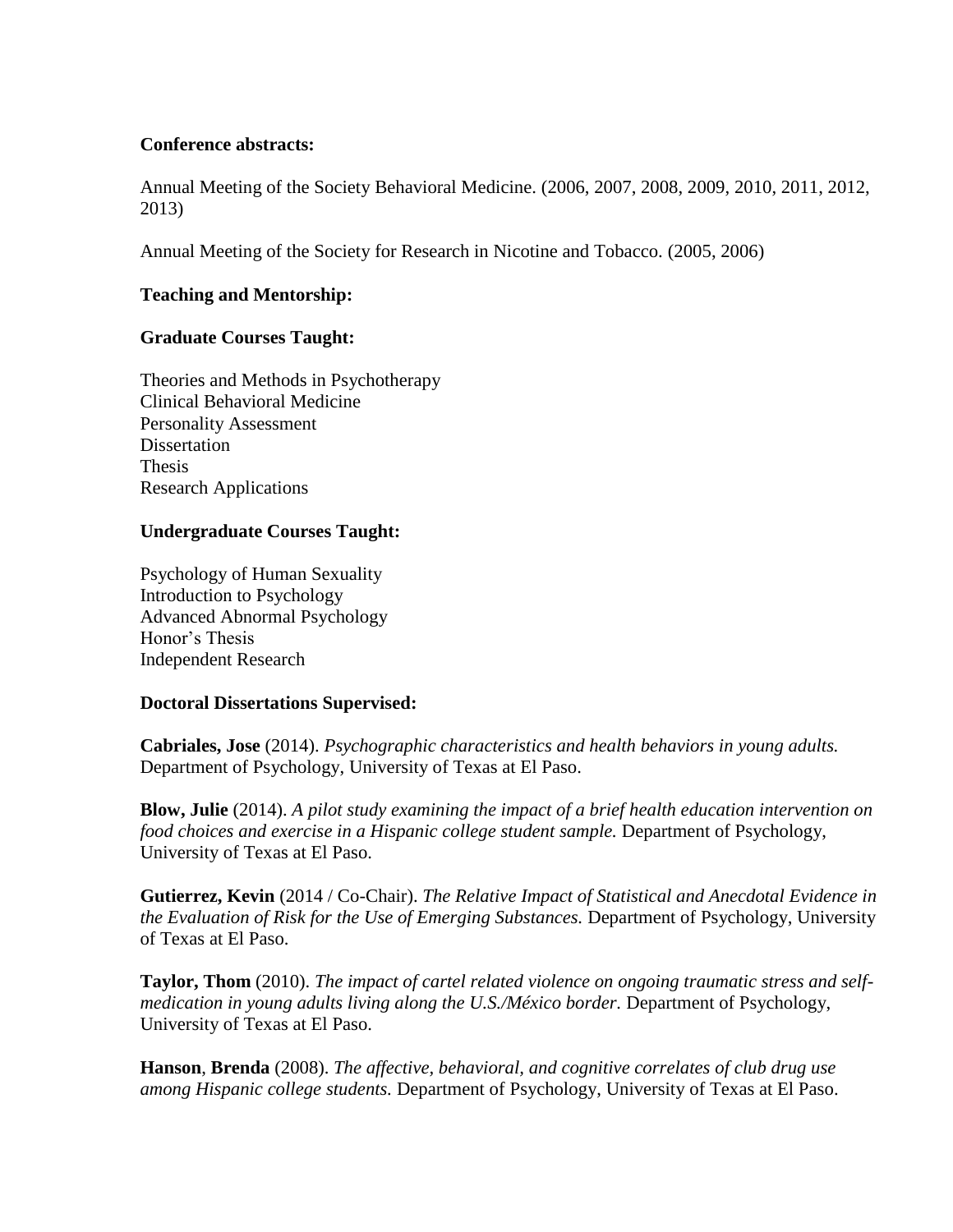### **Clinical Psychology Master's Theses Supervised:**

**Charter, Joseph** (2012). *Correlates of marijuana use in a Hispanic college sample.* Department of Psychology, University of Texas at El Paso.

**Cholka, Cecilia Brooke** (2012). *Cultural correlates of condom use.* Department of Psychology, University of Texas at El Paso.

**Blow, Julie** (2012). *Correlates of overweight in a Hispanic community sample.* Department of Psychology, University of Texas at El Paso.

**Salgado-Garcia, Francisco** (2011). *Craving effect of unintentional smoking cues in antismoking images in light smokers.* Department of Psychology, University of Texas at El Paso.

**Cabriales, José** (2010). *Smoking cessation, reduction and motivation change in a predominantly Hispanic sample.* Department of Psychology, University of Texas at El Paso.

**Naylor, Natasha** (2009) *Light smoking cessation and its influences in a predominantly Hispanic college sample.* Department of Psychology, University of Texas at El Paso.

**Taylor, Thom** (2009). *A tobacco consumption diary to assess the factors associated with smoking in a light smoking college population.* Department of Psychology, University of Texas at El Paso.

**Rodríguez, Denise** (2007). *Tobacco use and recalcitrant smoking characteristics in a Hispanic sample.* Department of Psychology, University of Texas at El Paso.

**Venegas, Jennifer** (2007). *Predictive factors of heavy episodic drinking in Hispanic college students.* Department of Psychology, University of Texas at El Paso.

### **Other Dissertations and Theses Committee Memberships:**

**Elijah Ricks** (2015) *The rock and the hard place: How the prison psychotherapist balances treatment needs with security needs.* PhD in Psychology.

**Jessica Armendariz** (2014) *Acculturation, psychological distress, and smoking in Latinos living with HIV/AIDS.* MA proposal in Psychology.

**Miriam Pando** (2014) *Sexual self-esteem and its relation to substance use and sexual risk in a sample of Latino HIV+ men who have sex with men*. MA proposal in Psychology.

**Joseph A. Pipkin** (2014). *Examination of mechanisms that promote the rewarding effects of nicotine in diabetic rats.* Ph.D. proposal in Psychology.

**Dane'El, Mosi** (2014). *Improving nutrition label presentation through the use of traffic-light labeling.* MA in Psychology.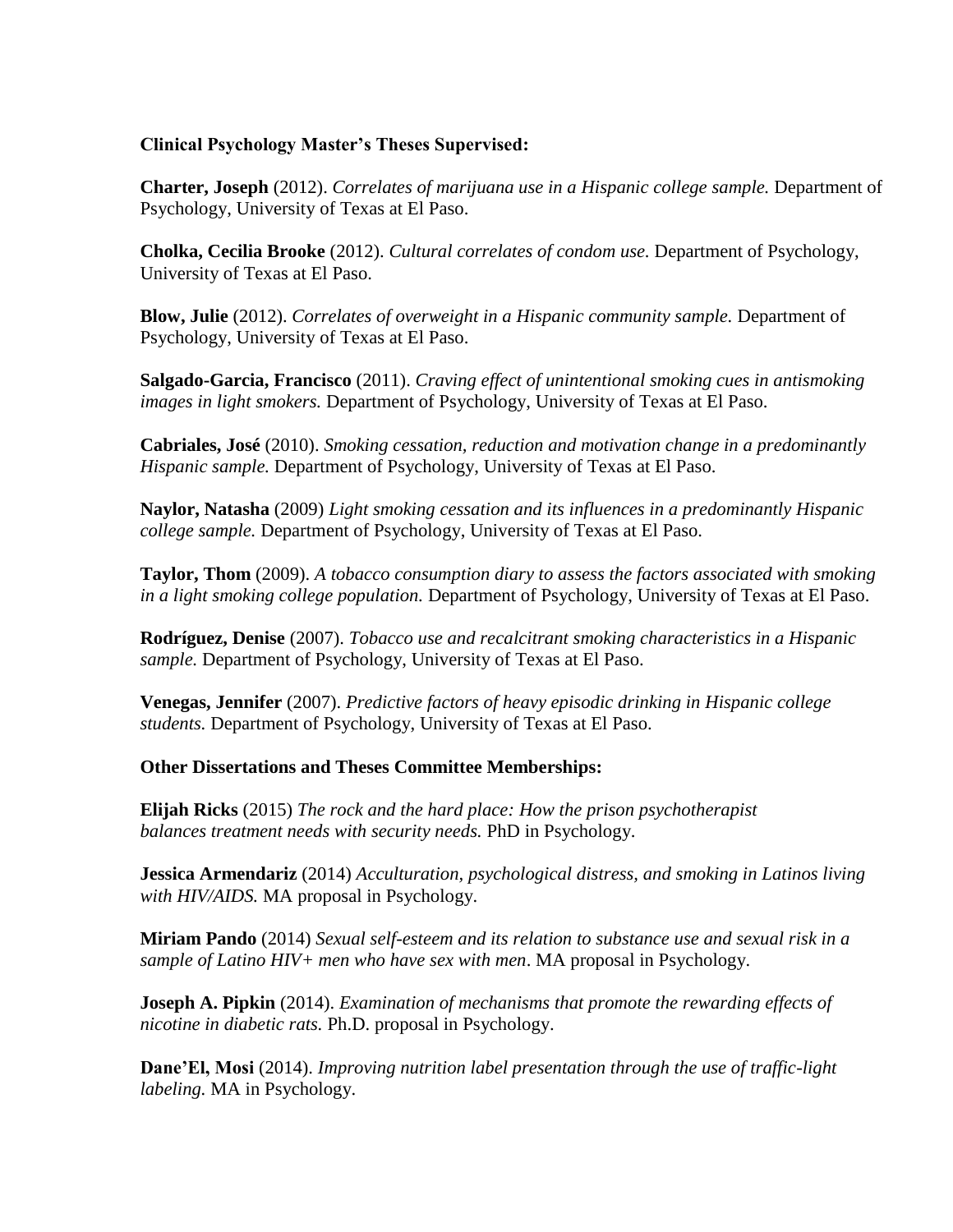**Sauceda, John** (2013). *A diathesis-stress approach to post-traumatic stress disorder symptoms associated with an HIV diagnosis: implications for medication non-adherence.* Ph.D. in Psychology.

**Torres, Oscar V.** (2012). *A comparison of the behavioral, biochemical and molecular indices of stress produced by nicotine withdrawal in male versus female rats.* Ph.D. in Psychology.

**Monks, Stormy M.** (2012). *A comparison of the BASICS harm reduction approach and personalized normative feedback for reducing alcohol-related behaviors among municipal firefighters.* Ph.D. in Interdisciplinary Health Sciences.

**Martin, Elsa** (2011). *The multidimensional measure of internalized HIV stigma in English and Spanish: Measurement invariance and other psychometric properties.* M.A. in Clinical Psychology, University of Texas at El Paso.

**Romero, Daniel** (2011). *Assessing the measurement invariance of the Modern Homonegativity Scale.* M.A. in Clinical Psychology, University of Texas at El Paso.

**Fernandez, Norma** (2010). *The sunk cost fallacy and individual differences in health decisions.* Ph.D. in Health Psychology, University of Texas at El Paso.

**Williams, Michelle** (2009*). The relation of alcohol expectancies to alcohol consumption and alcohol-related problems among college students.* M.S. in Health Promotion, University of Texas at El Paso.

**Arms, Diane** (2009). *Is alexithymia a predictor of college student alcohol abuse?* M.A. in Clinical Psychology, University of Texas at El Paso.

**De Heer, Dirk** (2009). *Project L.E.A.N.: Learning exercise through academics in your neighborhood.* Ph.D. in Health Psychology, University of Texas at El Paso.

**Esparza, Oscar** (2008). *Development of a multidimensional fatalism measure.* Ph.D. in Health Psychology, University of Texas at El Paso.

**Witt, Kendra** (2008). *Evaluation of a nutrition program targeting child care centers.* Ph.D. in Health Psychology, University of Texas at El Paso.

**Skewes, Monica** (2006). *UTEP Women Kick Butt! Development, implementation, and evaluation of a web-based smoking cessation intervention tailored to Hispanic female college students.* Ph.D. in Health Psychology, University of Texas at El Paso.

**Murray, Ashley** (2009). *The effects of psychopathy and machiavellianism on cognitive dissonance.* M.A. in Clinical Psychology, University of Texas at El Paso.

**Pedregon**, **Cynthia** (2008). *The correlation between social desirability and endorsement rate using*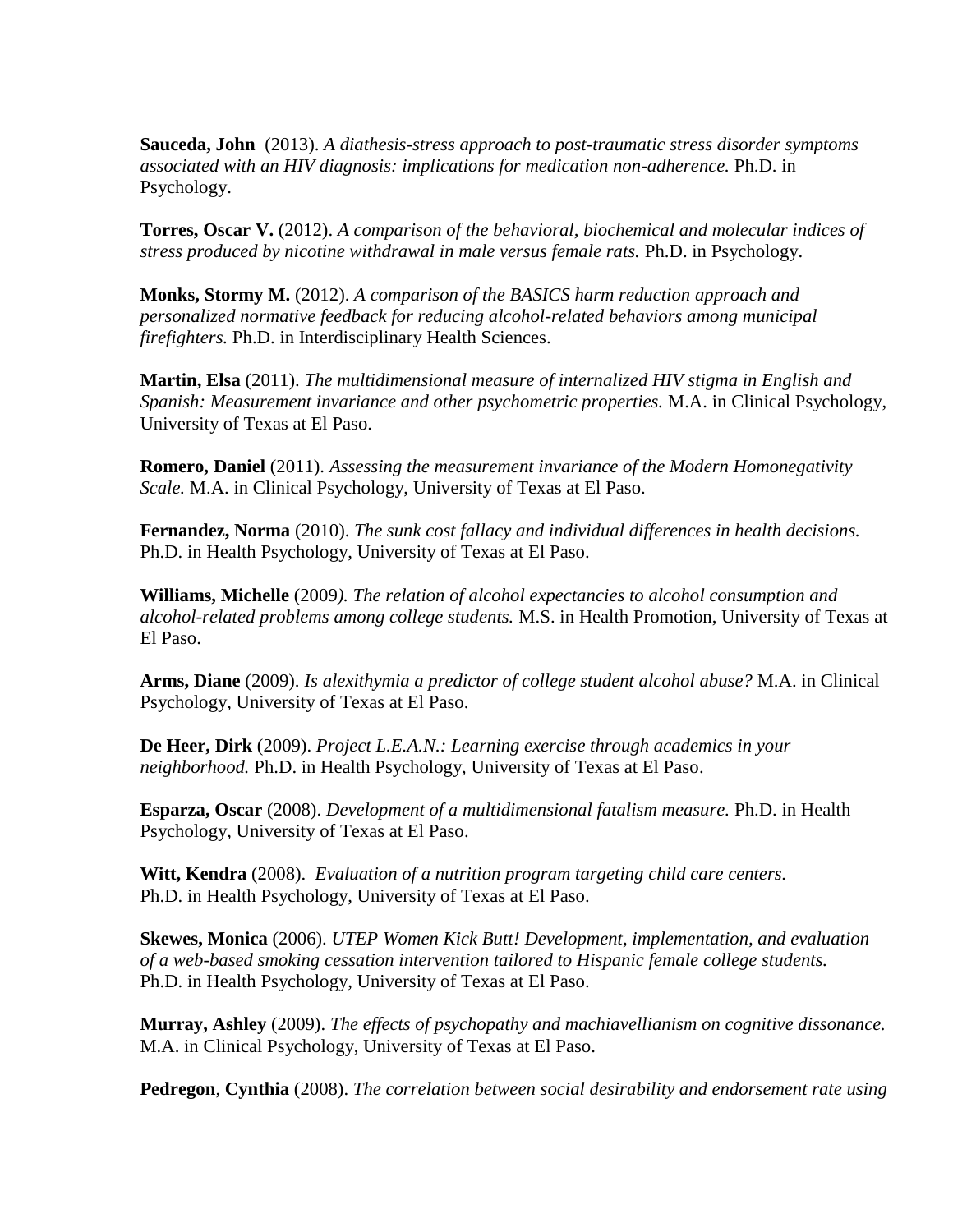*the NEO-FFI and the SNAP.*M.A. in Clinical Psychology, University of Texas at El Paso.

**Farley Icard**, **Roberta** (2007). *Factors that influence the Barnum Effect: Social desirability, base rates and personalization.* M.A. in Clinical Psychology, University of Texas at El Paso.

# **University and Departmental Committee Service:**

Outreach Committee Director (2016 to present) Graduate Program Director (2010 to 2015) Graduate Council (2011 to 2014) Health Disparities Faculty Search Committee Chair (2012 to 2013) University of Texas at El Paso Faculty Senate (2006 to 2008) Graduate Program Committee (2004 to present) Clinical Psychology Area Director (2012 to 2015) Clinical Psychology Area Committee (2004 to present) Health Psychology Area Committee (2004 to present) Clinical Psychology Community Liaison (2004 to 2010) Clinical Faculty Search Committee (2005 to 2006) Legal Faculty Search Committee (2004 to 2005)

# **National and International Service:**

Association of Behavioral and Cognitive Therapies, Member, Finance Committee (2013 to 2016)

Association of Behavioral and Cognitive Therapies, Member, Development Committee (2013 to 2016)

Association of Behavioral and Cognitive Therapies, Co-Chair, Hispanic Issues in Behavioral Therapies Special Interest Group (2012 to 2014)

# **Professional Affiliations**:

American Psychological Association Society of Behavioral Medicine Association of Behavioral and Cognitive Therapies Society for Research in Nicotine and Tobacco

### **Awards and Honors:**

Outstanding Faculty Achievement Award in Securing Extramural Funding, University of Texas at El Paso, College of Liberal Arts, Social and Behavioral Sciences (2015, April).

Outstanding Faculty Achievement Award in Securing Extramural Funding, University of Texas at El Paso, College of Liberal Arts, Social and Behavioral Sciences (2014, September).

Outstanding Faculty Achievement Award in Securing Extramural Funding, University of Texas at